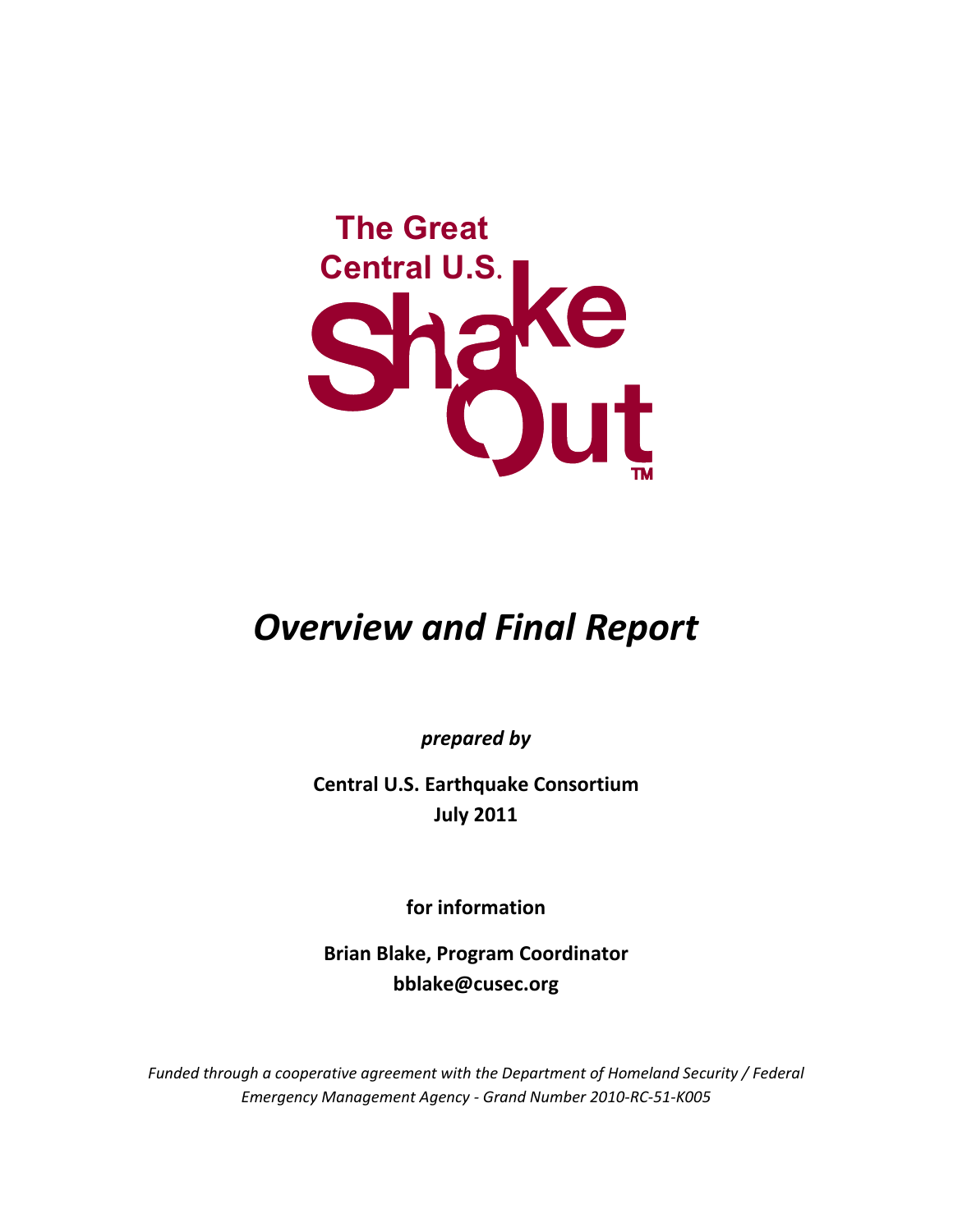# **Table of Contents**

| ShakeOut Partnerships and Promotion12 |  |
|---------------------------------------|--|
|                                       |  |
|                                       |  |
|                                       |  |
|                                       |  |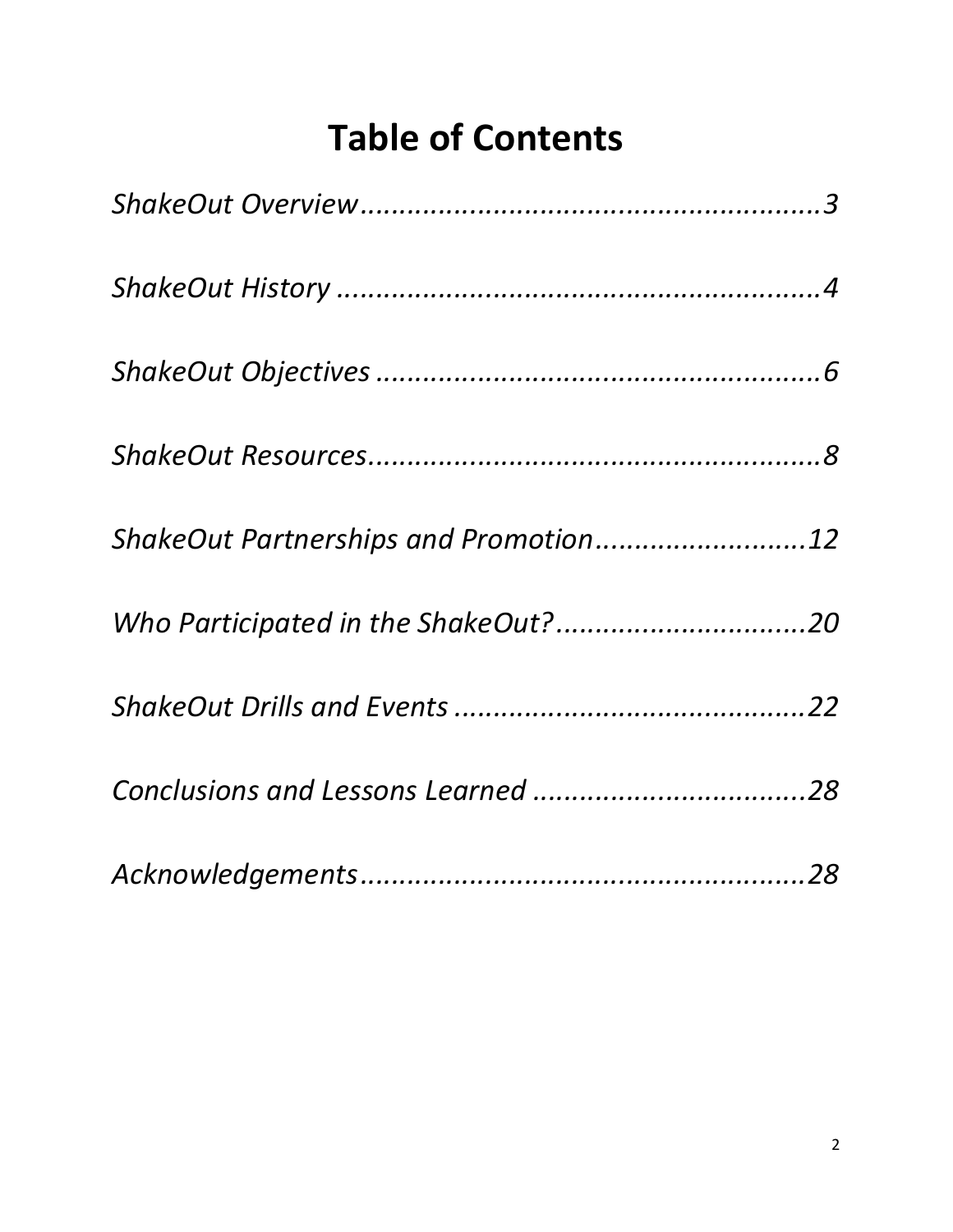## **ShakeOut Overview**



At 10:15a.m. on April 28, 2011, communities throughout the Central United States Earthquake Consortium (CUSEC) Member States (Alabama, Arkansas, Illinois, Indiana, Kentucky, Mississippi, Missouri, and Tennessee) and Associate States of Georgia, Oklahoma, and South Carolina, took part in the largest earthquake preparedness effort in central U.S. history, the Great Central U.S. ShakeOut. With planning taking place since 2008, the ShakeOut was a multi‐state earthquake drill where participants simultaneously practiced the recommended action to take during an earthquake: *Drop, Cover, and Hold On.*

Intended to be a linked activity to the National Level Exercsie 2011 (NLE2011) in May of 2011, the ShakeOut was designed as a way for the general public to learn about earthquakes and take specific actions to prepare themselves before the next damaging earthquake strikes. It was promoted through a central website, where people were encouraged to register and pledge their participation to take part in the drill. Participants were asked to use resources on the website (drill manuals and broadcasts, scenarios, and safety information) to help develop their drills. Other ShakeOut promotional collateral (videos, web banners, flyers, etc.) were made availble on the website as well.

While participants were encouraged to hold their drills on April 28, it was not a requirement. The Memphis City School district in Memphis, Tennessee took the lead in this preparedness campaign by conducting a district-wide earthquake drill at 10:15 a.m. on Friday, March 11. This drill involved nearly 100,000 participants, and was, by coincidence, just hours after the devastating M9.0 earthquake and tsunami in Japan. Indiana held their ShakeOut drills at 10:15 a.m. on Tuesday, April 19, due to conflicts with statewide school testing schedules. More than 600,000 in the Hoosier State participated in the ShakeOut drill.

Leading up to the ShakeOut, which was scheduled for April 28, there were a number of storms, floods, and devastating tornadoes which caused widespread destruction and killed hundreds of people in several states. Many who originally intended to participate in the ShakeOut were forced to alter their plans because of these real‐world disasters. Those who could continue with their drills were encouraged to do so. For those who were able, most drills were held at 10:15 a.m. on Thursday, April 28. There were several media and press conference events held at locations in the states, and in all, more than 3 Million (including those in Indiana) across nearly 10,000 sites were expected to participate in the event.

One of the higher profile media events held in the states was in St. Louis, Missouri at Carnahan High School of the Future. At this event, U.S. Dept. of Homeland Security Secretary Janet Napolitano and U.S. Dept. of Education Secretary Arne Duncan observed students and staff participate in the ShakeOut and held a question and answer session, which was broadcast across the entire school. Also attending the event were Missouri Governor Jay Nixon and U.S. Congressman Russ Carnahan. Each emphasized the importance of preparing for all hazards, even those that we do not face every day.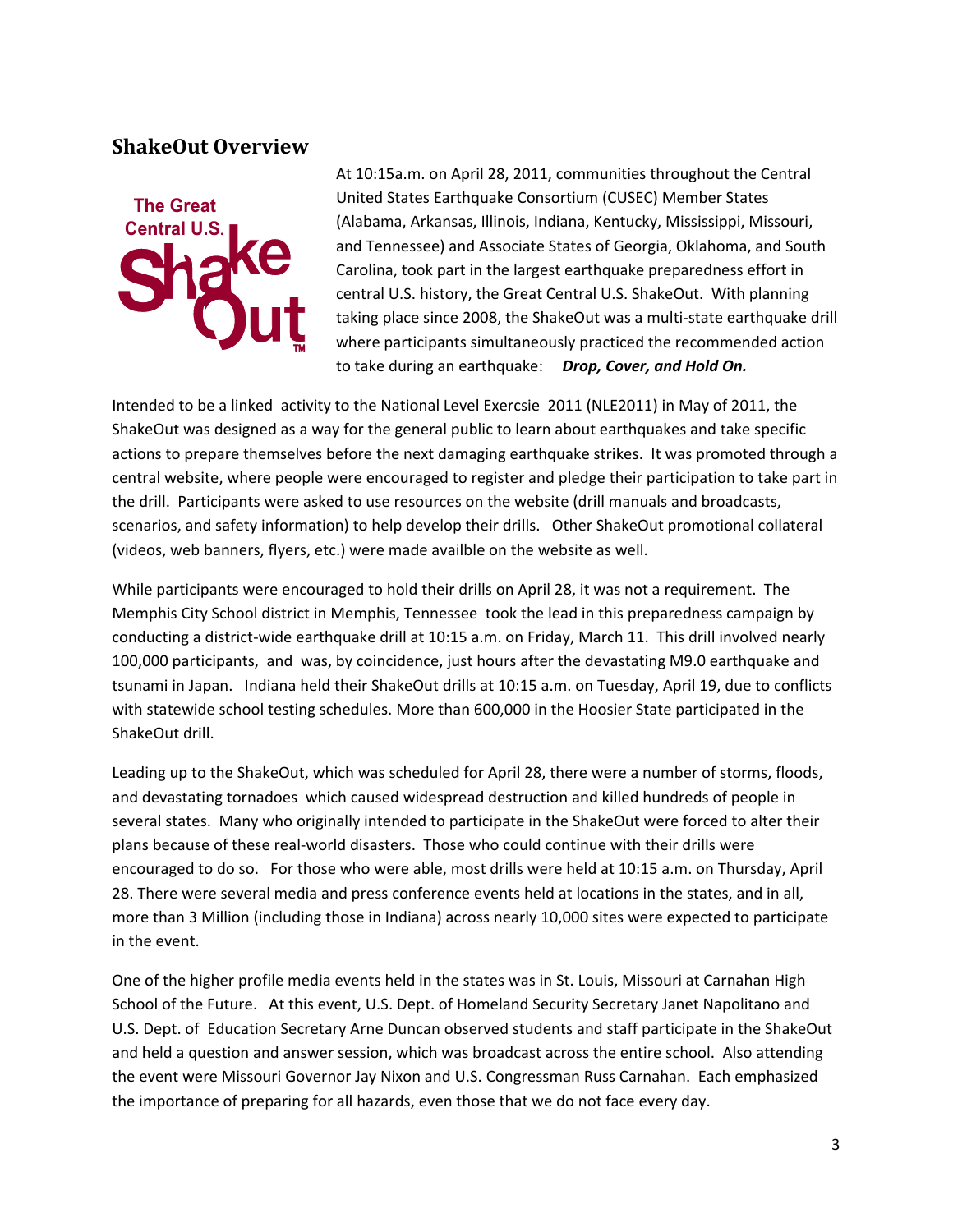The Great Central U.S. ShakeOut was modeled after similar efforts in California, where ShakeOut drills have been held annually since 2008. In 2010, more than 7.9 million Californians participated in the ShakeOut. CUSEC worked closely with the Southern California Earthquake Center(SCEC) and the California Earthquake Country Alliance (ECA) to develop the central U.S. ShakeOut effort. The ShakeOut was primarily funded through the Federal Emergency Management Agency, through the National Exercise Division . It was coordinated by CUSEC and its Member and Associate States, the Federal Emergency Management Agency (FEMA), the U.S. Geological Survey (USGS) and dozens of other partners throughout the country. Future efforts are currently being planned in the region.

# **ShakeOut History**

## **California and Other Areas (2008‐2012)** <sup>1</sup>

The ShakeOut began in 2008 as the Great Southern California ShakeOut, an effort by scientists and emergency managers to inform the public about earthquake preparedness. The ShakeOut was linked closely with an emergency management exercise called "Golden Guardian". It was the largest earthquake drill in U.S. history at the time. A total of 5.4 million participants in eight counties in the southern part of the state, practiced Drop, Cover, and Hold On and other aspects of family, school, and organizational emergency plans. In California, ShakeOut is coordinated by the Earthquake Country Alliance, which is comprised of various individuals and groups involved in earthquake preparedness and outreach in California. The ShakeOut website is developed and maintained by the Southern California Earthquake Center (SCEC), which is based at the University of Southern California.

In 2009, ShakeOut expanded to the entire state of California, divided into 11 areas, and became the Great California ShakeOut. More than 6.9 million Californians participated on October 15th.

Also in 2009, the New Zealand's Great West Coast ShakeOut was held, as the first test of the ShakeOut concept in another region. SCEC replicated the website in partnership with a local school administrator working on a year‐long earthquake preparedness project sponsored by New Zealand's Ministry of Civil Defence and Emergency Management. More than 8,000 people participated, out of a mostly rural population of about 30,000.

For its third year, the Great California ShakeOut was held on October 21, 2010 and grew to more than 7.9 million participants. In addition to the California ShakeOut, Nevada (110,000 participants, organized by the Nevada Seismological Laboratory) and Guam (38,000 participants, organized by Guam Homeland Security) joined in the Shakeout with drills held on October 21.

In addition to being the first year for a central U.S. Shakeout, 2011 was the first year of the British Columbia ShakeOut, the largest earthquake drill to ever take place in Canada (470,000 participants). The drill was held on January 26, the anniversary of a 9.0 magnitude earthquake in the Cascadia subduction zone (off the coast of northern California, Oregon, Washington, and British Columbia.) As an initial test,

  $<sup>1</sup>$  Adapted from http://shakeout.org/history/</sup>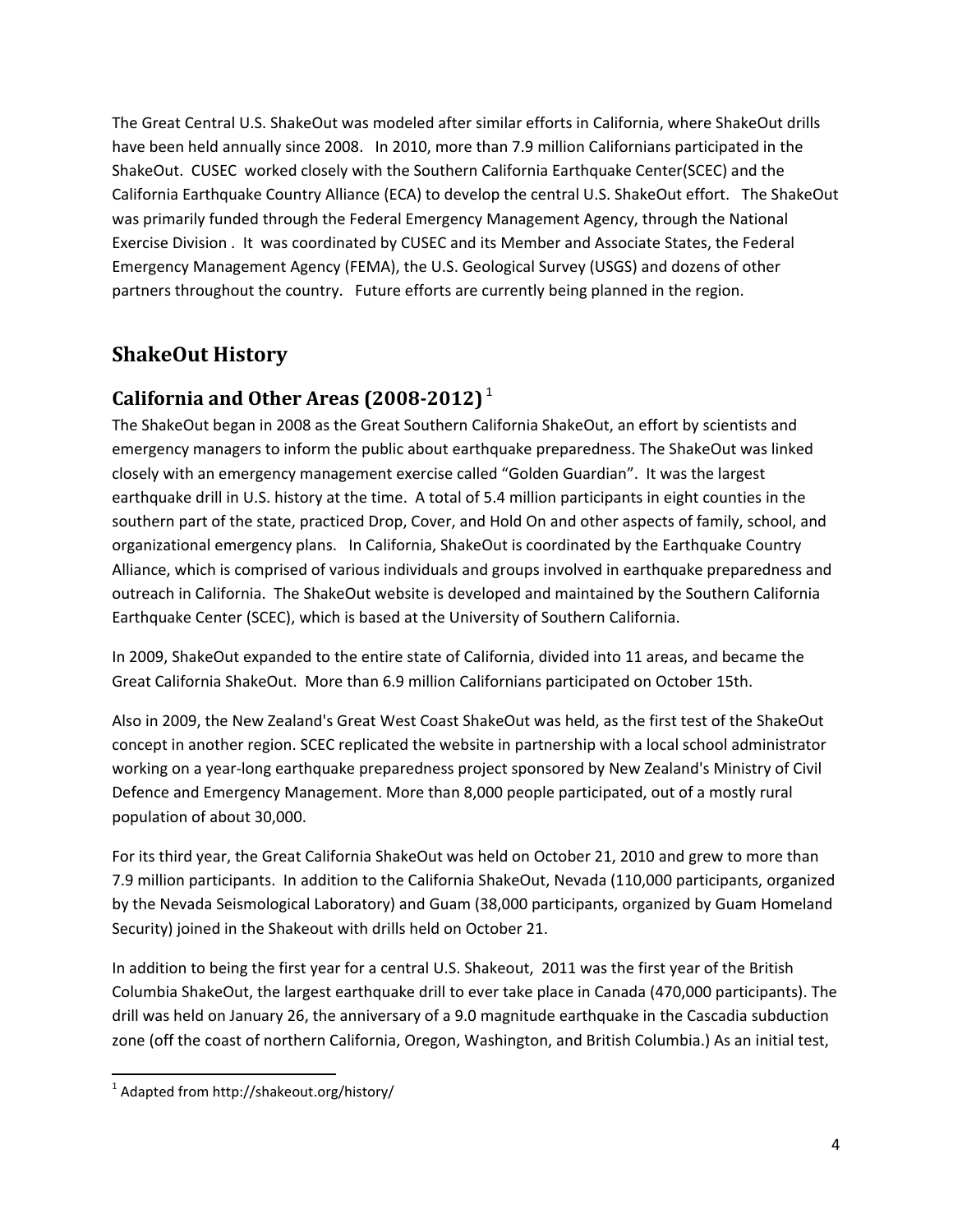the first Oregon ShakeOut was also held (38,000 participants, with outreach focused primarily in one county). The 2011 California, Nevada, and Guam drills are being held on October 20, 2011 and Utah is holding a drill April 17, 2012.

## **Central U.S. ShakeOut Background**

In November 2008, the CUSEC State Earthquake Program Managers (from the Member State Emergency Management Agencies) were meeting in Tunica, Mississippi to discuss regional earthquake outreach strategies for the New Madrid Bicentennial (NMB), to be held during 2011 and 2012. One of the suggested activities for the NMB was to hold an earthquake drill similar to the Great Southern California ShakeOut. The original idea was to hold a K‐12 school earthquake drill in the eight CUSEC States, and hold it on February 7, 2012, the 200<sup>th</sup> anniversary of the last of the 1811-12 New Madrid earthquakes.

In August of 2009, the State Program Managers and Public Information Officers met in Jackson, Tennessee, again to discuss regional efforts and programs. The group was joined by Mark Benthien (Southern California Earthquake Center) and Kate Long (California Emergency Management Agency), who were lead organizers of the California ShakeOut efforts. Benthien and Long took time to share their knowledge and experience from the 2008 Great Southern California ShakeOut. Some key lessons learned from that event were ‐

- Using consistent messaging/marketing in promotion of the ShakeOut
- Coordinating campaigns and building on existing initiatives
- Empower those who are already prepared to reach out to others
- Using central points for information
- Maintain as a separate event than emergency management exercises

After hearing about the lessons learned from the 2008 ShakeOut, the States decided that they would pursue a similar model to the California ShakeOut. The event would be called the Great Central U.S. ShakeOut, and take place on October 13, 2011, which would be synchronous with the California ShakeOut. This would place it far away enough from the NLE2011 that the two wouldn't compete for resources. It was also decided that CUSEC would be the primary point of coordination for the Central U.S. ShakeOut effort.

In December 2009, the CUSEC Board of Directors decided that the ShakeOut would better serve as a linked event for the NLE 2011, and voted to move the ShakeOut from October 2011 to April 2011. Following this decision, the CUSEC State Earthquake Program Managers settled on April 28, 2011 10:15 a.m. as the official date and time of the ShakeOut. Ultimately though, this date would not work for all states involved. Spring is usually a time where elementary and secondary schools perform statewide standardized tests. In Indiana, the statewide testing dates conflicted with April 28, and Indiana Dept. of Homeland Security worked with the Indiana Dept. of Education to schedule their ShakeOut drill on April 19, 2011.

By September 2010, in time for National Preparedness Month, the Great Central U.S. ShakeOut campaign was officially launched. Promotional activity lasted from September 2010 through April 2011. Originally, the ShakeOut was to be held only in the states of Alabama, Arkansas, Illinois, Indiana,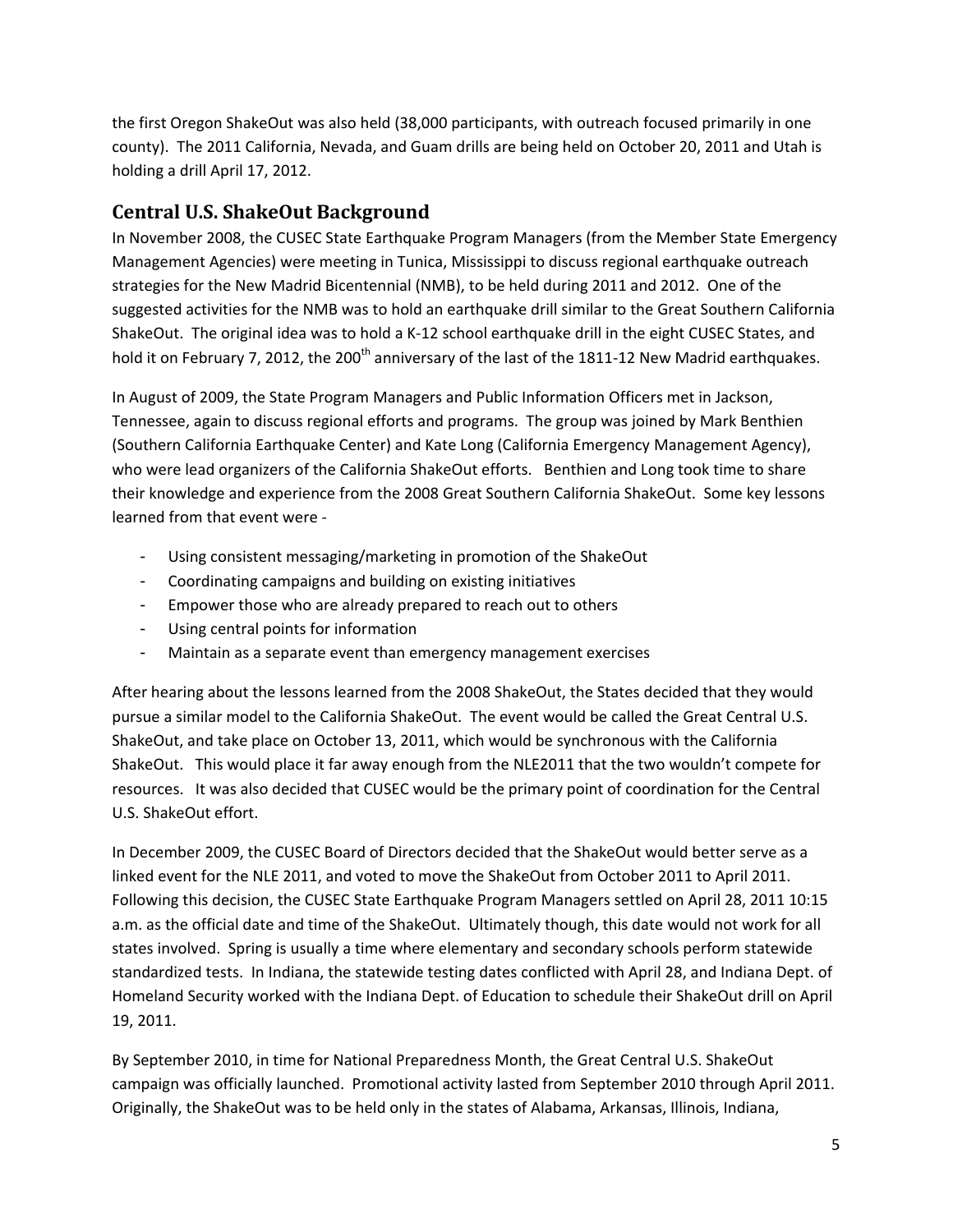Kentucky, Mississippi, Missouri, and Tennessee (although participants from any location were encouraged to attend). In November 2010, following a meeting of Earthquake Program Managers in Nashville, Tennessee, the states of Georgia, Oklahoma, and South Carolina decided that they would like to be official ShakeOut participants as well. Eventually, more than three million participants across the eleven states were expected to participate in the ShakeOut, far exceeding the original goal of having at least one million participate in the drill.

# **ShakeOut Objectives**

Based on the August 2009 CUSEC State Earthquake Program Managers and Public Information Officers meeting, several objectives for the ShakeOut were established. Indirectly, these included three similar goals adopted by the organizers of the California ShakeOut:

- To shift the culture about earthquake preparedness
- To have a significant increase of earthquake readiness across all levels
- To include millions of people

These objectives were created not to be measured with concrete certainty at the completion of the ShakeOut, but as a general set of principles that the states could use to increase understanding of the earthquake hazard and participation in the drill. The Great Central U.S. ShakeOut objectives were as follows:

### **1. To save lives and improve disaster preparedness through knowledge transfer**

The recommended protective action to take during earthquake shaking is "Drop, Cover, and Hold On". This involves dropping to the floor, taking cover under a sturdy object (desk or table), and holding on to it until the earthquake shaking stops. This method is recommended by the Federal Emergency Management Agency, American Red Cross, State Emergency Management, and many other disaster professionals. However, many individuals may not be aware of this recommended action, or believe other methods are safer. This is particularly evident in an area of the country where large earthquakes do not occur frequently. Informal discussions and surveys with the general public reveal there are several other methods that are perceived to be the recommended action. Some of these include:

- Getting inside a doorway
- Moving into a hallway or running outside
- The "Triangle of Life"

In addition to causing general confusion about which method of protection to employ during an earthquake, these other methods have safety concerns as well. Performing the incorrect action during a disaster can mean the difference between safety or injury, and even life and death.

The ShakeOut was designed to provide individuals and groups an opportunity to practice the correct protective action, thus providing a teachable moment through a large‐scale, group activity.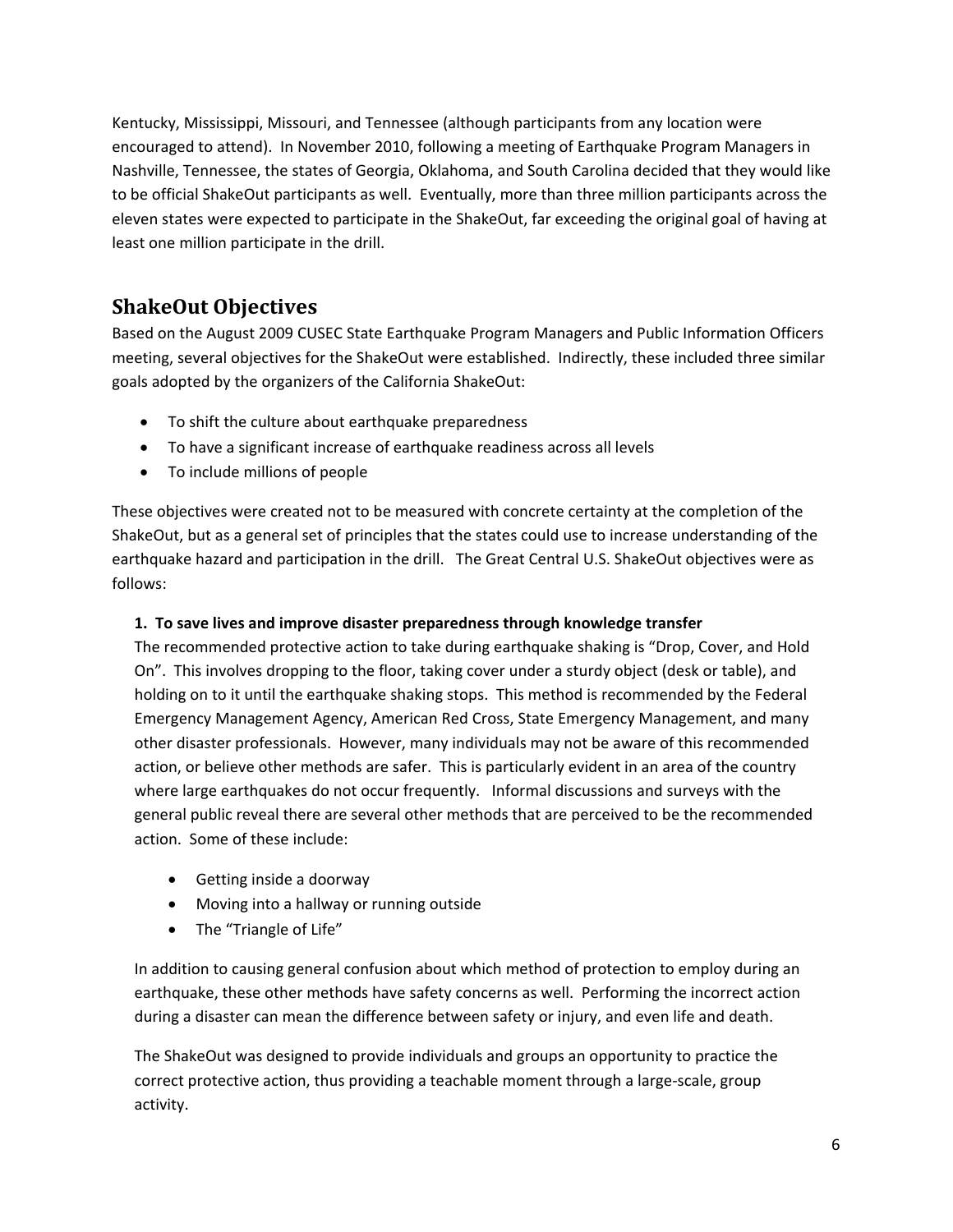It has been seen through previous disasters and by the first response community that people (as individuals and as groups) who have practiced how to perform a certain disaster response action are likely to correctly repeat it in the event of an actual crisis. The purpose of the practice is to arm individuals with knowledge of proper response and to reduce panic in time of crisis. In addition to teaching about "Drop, Cover, and Hold On", the ShakeOut served as an opportunity for the public to learn about other disaster preparedness methods as well (creating a family disaster plan, securing property to withstand earthquake shaking, gathering supplies for an emergency kit, etc.)

#### **2. To develop a "brand" of earthquake outreach and increase brand awareness**

Recent research by social scientists, including Denis Mileti, Michele Wood, and others<sup>2</sup>, suggests that people are motivated to become better prepared for disasters when ‐

- They see and hear consistent and frequent disaster preparedness information (i.e. the same message from multiple organizations)
- They see others performing disaster preparedness activities
- They talk with others (family, neighbors, co-workers, etc.) about disaster preparedness

The design behind the ShakeOut provided the perfect opportunity to create an earthquake preparedness "brand "in the central U.S. State and local emergency management agencies were provided resources and clear messaging that they were able to give to their communities with little or no modification, providing a consistent stream of information for the general public. For instance, a school may receive a set of guidelines from the State Dept. of Education on best practices for earthquake response and encouragement to participate in the ShakeOut, then go to the ShakeOut website and see similar information and multi‐media resources. The same school may also have a safety presentation given to them by State or Local Emergency Management Agency officials, where the students and staff are instructed in correct earthquake response procedures. Finally, the students may take home information to parents, exposing them to correct earthquake information, with ShakeOut branding.

In the past thirty years of earthquake education and outreach efforts in the central U.S., only the ShakeOut has provided the region an opportunity with such positive branding opportunities. There are few campaigns that have provided consistent messaging across all formats, and even fewer that have reached millions of people. In this instance, providing people with a mechanism to join together as individuals, neighbors, and communities has been essential in creating a brand of earthquake awareness, thereby teaching them about disaster preparedness in new ways.

#### **3. To improve coordination between local and state entities**

The CUSEC Member States felt the ShakeOut would provide an opportunity to strengthen working relationships with local disaster preparedness groups, while at the same time creating

<sup>2</sup> Wood, M. M., Mileti, D. S., Kano, M., Kelley, M. M., Regan, R. and Bourque, L. B. (2011), *Communicating Actionable Risk for Terrorism and Other Hazards*. Risk Analysis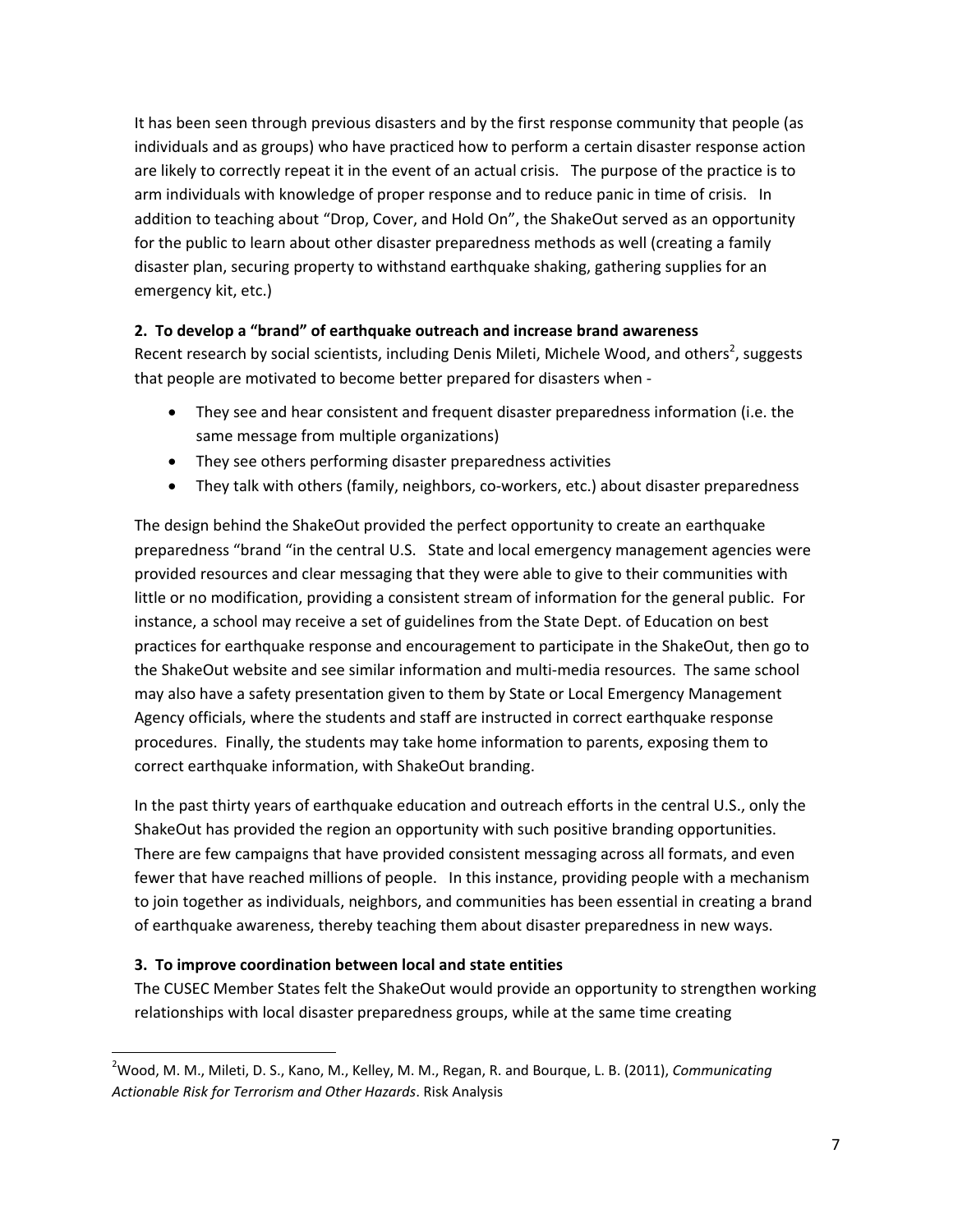opportunities for building new relationships. These groups included Emergency Management, Red Cross Chapters, Volunteers Active in Disaster (VOAD) Groups, School Districts, and others. As developing an earthquake "brand" was an important objective of the ShakeOut, branding would be best carried out between partners who were working closely together. CUSEC and State Emergency Management worked to make ShakeOut materials easy to use, readily available, and customizable. This approach made it easier for ShakeOut partners to distribute and use material, further reinforcing the visibility of the "brand".

#### 4. To involve the private sector in earthquake preparedness

The central U.S. is home to several Fortune 500 companies, and many who contribute to the global economy. Thousands of small businesses operate in the CUSEC Member States as well. The ShakeOut provided an opportunity for businesses to think about, practice, and refine their own earthquake risk reduction measures. In as much, one important objective was to have private sector involvement and support for the ShakeOut. By engaging businesses and their employees in earthquake safety, ShakeOut organizers hoped to secure another audience and open new doors for the general public to become better prepared for earthquakes.

#### 5. To involve at least 1 million participants

The 2010 California ShakeOut involved nearly 8 million people. With more than 40 million people living in the CUSEC Member States, the central U.S. ShakeOut organizers wanted the drill to involve at least 1 million participants. If the drill were to be a success, it would need to be big and involve many people. The 1 million registered participants benchmark was established to give organizers a way to encourage broad based participation in the drill. One of the key aspects to the ShakeOut process is registration. While not a required element, those who were interested in participating in the ShakeOut were encouraged to sign up on the ShakeOut website. By registering (as an individual, school, organization, etc.) they would be counted and listed with others in their areas. Anecdotal evidence in California ShakeOut efforts showed that more people get interested in the ShakeOut as they see individuals (and organizations) like themselves register on the website. To involve as many participants as possible, organizers hoped to replicate this model in the central U.S.



## **ShakeOut Resources**

Multiple resources were developed to provide ShakeOut participants support material for holding earthquake drills and learning about earthquake safety. Outlined below are several of the resources which were important to the success of the ShakeOut.

## **ShakeOut Website**

Vital to the promotion and success of the ShakeOut was a centrally based website, which was found at www.shakeout.org/centralus. Developed and hosted by the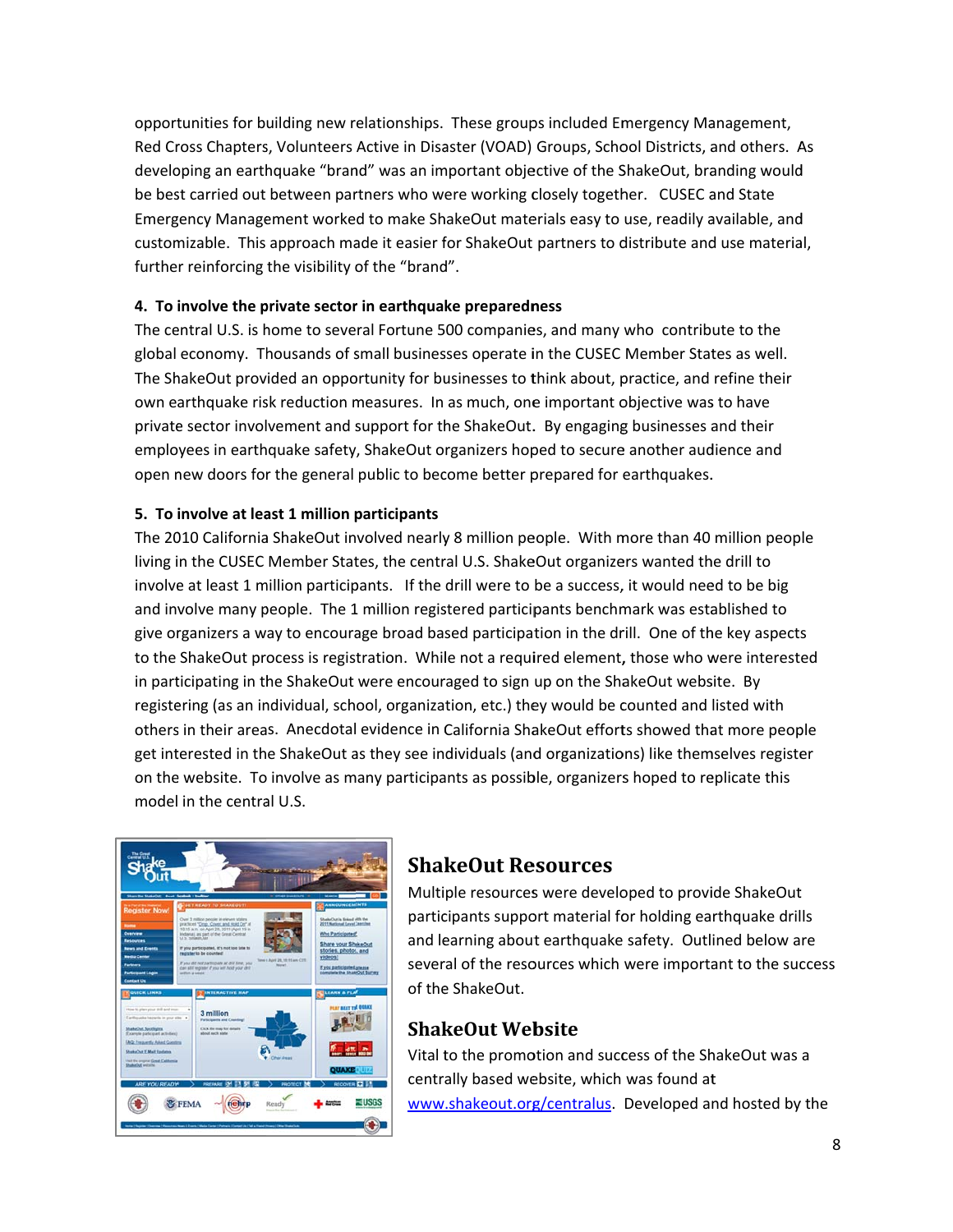Southern California Earthquake Center, the website was modeled after the 2010 Great California ShakeOut site. It served as the primary point of entry for all things related to the ShakeOut.

Interested participants were encouraged to visit the website and pledge their participation in the ShakeOut. This was handled through a complex registration form, which allowed for multiple types of registrations, ranging from one person households to schools to businesses or organizations with thousands of people. By completing the registration form, participants were added to the total number of registered participants, and received weekly email updates leading up to the ShakeOut. In all, more than 9,500 registrations were processed, which included more than 3 million total participants. In addition to the participant registration system, other key features of the website included:

- Interactive map showing registration information by state (number of participants, names and categories of participants, etc.)
- Earthquake hazard, mitigation, and safety information
- Supplemental drill materials
- News and ShakeOut events calendar
- Media/Public Relations center

The website also contained pages dedicated to more than twenty different types of participant groups (individuals, schools, businesses, etc.), with information customized to help them hold their drills and learn more about earthquake safety.

# **Drill Manuals**

Drill manuals were developed using templates from the California ShakeOut. These manuals were designed to lead individuals and organizations through the steps of holding an earthquake drill. They were made available for download on the ShakeOut website under the "Resources" section. Manuals were developed for

- K‐12 Schools
- Businesses
- Non Profits and Other Organizations
- Government Agencies and Facilities
- People with Disabilities and Other Access and Functional Needs

The drill manuals were tailored for each group, but used the general earthquake response of "Drop, Cover, and Hold On", as their foundation. To be flexible, the drill manuals had four types of drill scenarios, each with steps to be taken before, during, and after the drill. The manuals were designed to be a starting point, and groups were encouraged to customize them to fit their individual needs. The four levels included –

## **1. Simple: Drop, Cover, and Hold On Drill**

This drill uses simple steps to show participants how to perform Drop, Cover, and Hold On – the recommended action to take during earthquake shaking. It is designed to give participants an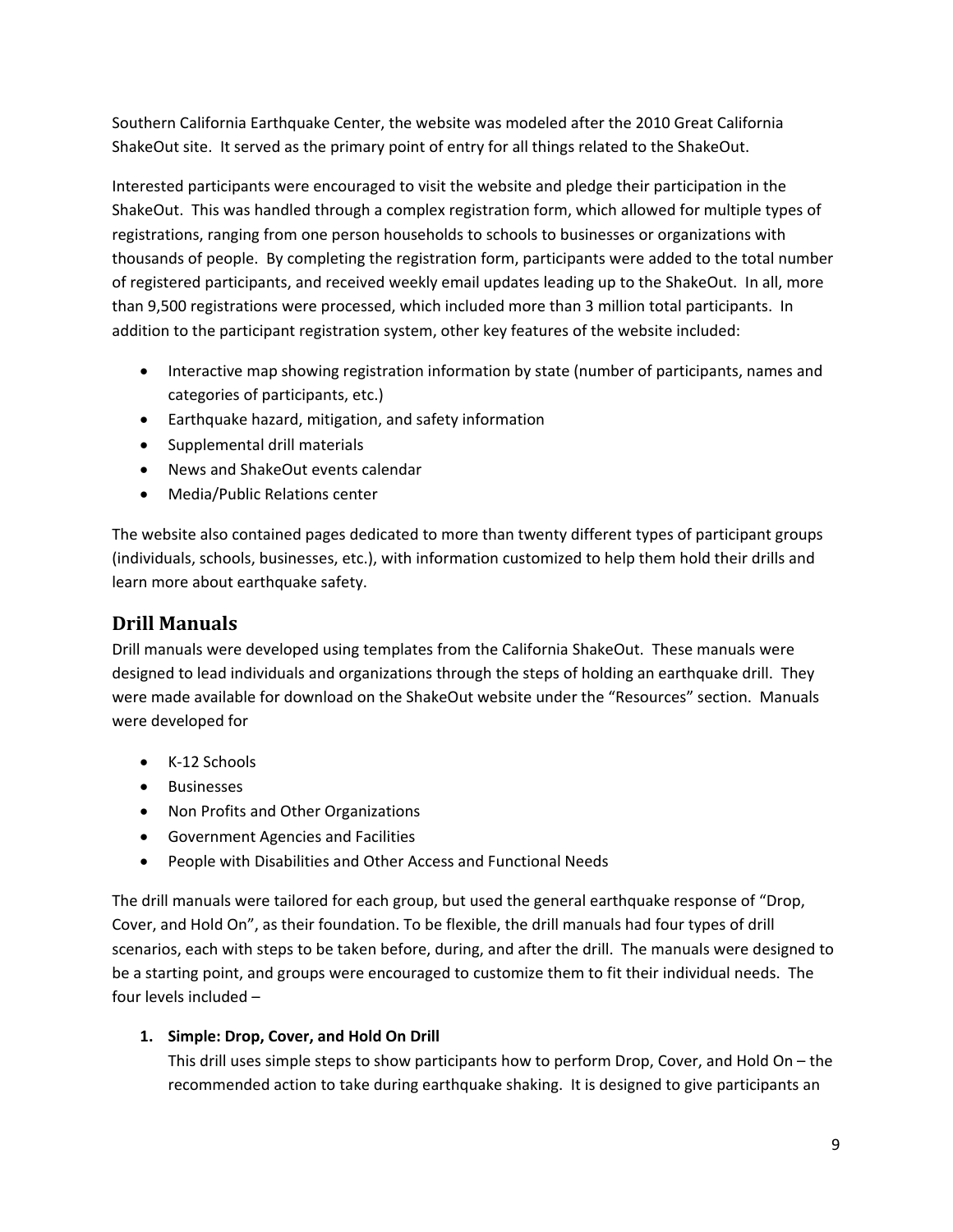opportunity to practice protecting themselves from falling furniture and objects that may become projectiles during ground shaking.

#### 2. Basic: Life Safety Drill

This life safety drill is designed to help participants think through their emergency response actions during the drill, then afterwards to review and discuss what worked and what did not, and make appropriate improvements before the next drill or actual earthquake.

#### 3. Intermediate: Decision-Making Table Top Drill

This decision-making drill is designed to have key staff and leaders think through more complex issues related to operations in the immediate aftermath of an earthquake, then afterwards to review and discuss what worked or what did not, and make appropriate improvements in response procedures before the next drill or actual earthquake.

4. Advanced: Operations Simulation Drill

This operations drill focuses on crisis action team personnel who are trained and have emergency response and/or recovery duties. The drill incorporates simulated incidents, decision-making, response, and life safety aspects, followed by a review of what worked and what did not, and making appropriate improvements in response procedures before the next earthquake or drill.

To increase participation in the ShakeOut, CUSEC provided 5,500 (500 each) K-12 School Drill Manuals to the participating states. These manuals were distributed by the states to schools in their primary target areas.

## **Drill Broadcasts and Multimedia Resources**

Drill Broadcasts were developed to be used by participants during their ShakeOut drills. Audio and video broadcasts were made available for download, and participants were encouraged to play the drill over public address systems, closed circuit television, or whatever means they were able (computer, speakers, etc.). There were different versions of the broadcast, including one with earthquake sound effects playing in the background.



Television and radio stations were encouraged to air the drill broadcasts on the date and time of the drill. High-resolution versions of the broadcast were available for television stations to download. The broadcasts were narrated by Mike O'Connell, Communications Director for the Missouri Dept. of Public Safety. The following script was used for the broadcasts:

This is the Great Central U.S. ShakeOut. You are joining in the largest earthquake drill in this region's history. We're practicing now so we'll know how to protect ourselves during a real earthquake. This is an earthquake drill. Right now, DROP, COVER, AND HOLD ON.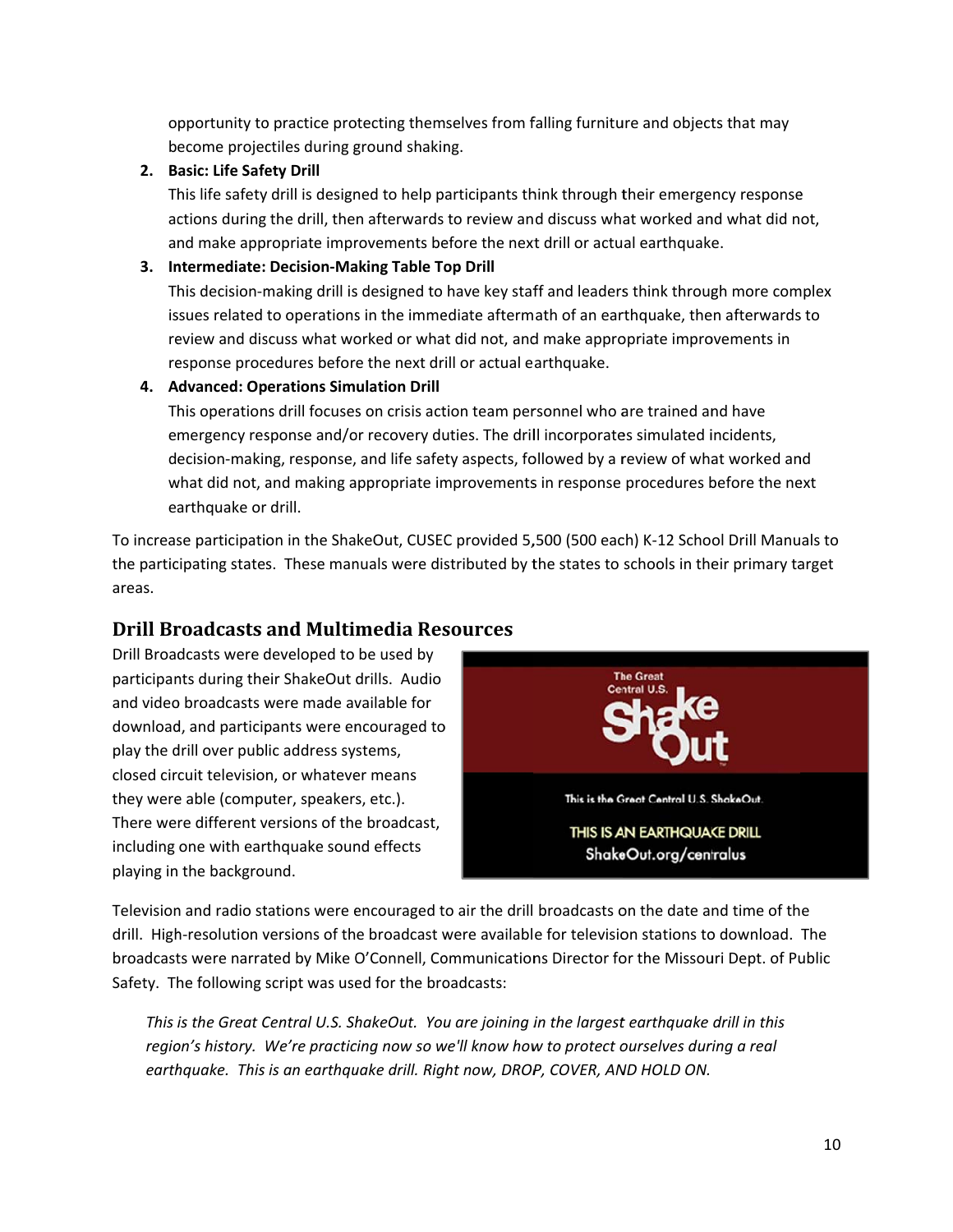Unless you are driving, DROP to the ground now: if you're standing during a large earthquake, the ground might jerk strongly and throw you down. Take COVER under something sturdy to protect yourself from objects being hurled across the room. HOLD ON to it until the shaking stops. If you can't get under something, stay low and protect your head and neck with your arms. Try to stay calm while the ground shakes.

Now look around. What objects might fall or be thrown at you in an earthquake, that you should secure in place now?

The shaking has stopped and the drill is now over. Calmly get up and remember aftershocks may occur after an earthquake. Visit ShakeOut.org/centralus for simple steps to help you survive a damaging earthquake. Thank you for taking part in the Great Central U.S. ShakeOut!

In addition to the drill broadcasts, a short, descriptive video was produced to promote awareness and increase understanding of the ShakeOut. The video was created by the Central U.S. Earthquake Consortium in partnership with the Missouri Dept. of Safety, who had created a similar earthquake video. The video features Missouri State Emergency Management Agency, Earthquake Program Manager Steve Besemer. In the video Besemer talks with elementary school students in Jefferson City, Missouri about the importance of knowing what to do during an earthquake. For greater exposure, the video was posted on YouTube had nearly 10,000 views.



Missouri Earthquake Program Manager, Steve Besemer, addresses an elementary class in Jefferson City, Missouri on proper earthquake safety measures

## **Earthquake Scenarios**

To assist individuals and organizations in planning their ShakeOut drills, CUSEC created several earthquake "scenarios". The scenarios gave a brief narration of what type of damage may be seen from a large earthquake on the New Madrid or Wabash Valley Seismic Zones. The scenarios included general estimations on earthquake related damage, injuries and fatalities, and infrastructure disruption.

The scenarios were available on the ShakeOut website and participants were encouraged to download them prior to their drill, and use them as a supplement to the drill manuals. Scenarios were created for the following hypothetical earthquake events:

- M6.5 Earthquake along the New Madrid Seismic Zone
- M6.5 Earthquake along the Wabash Valley Seismic Zone
- M6.5 Earthquake generic to any state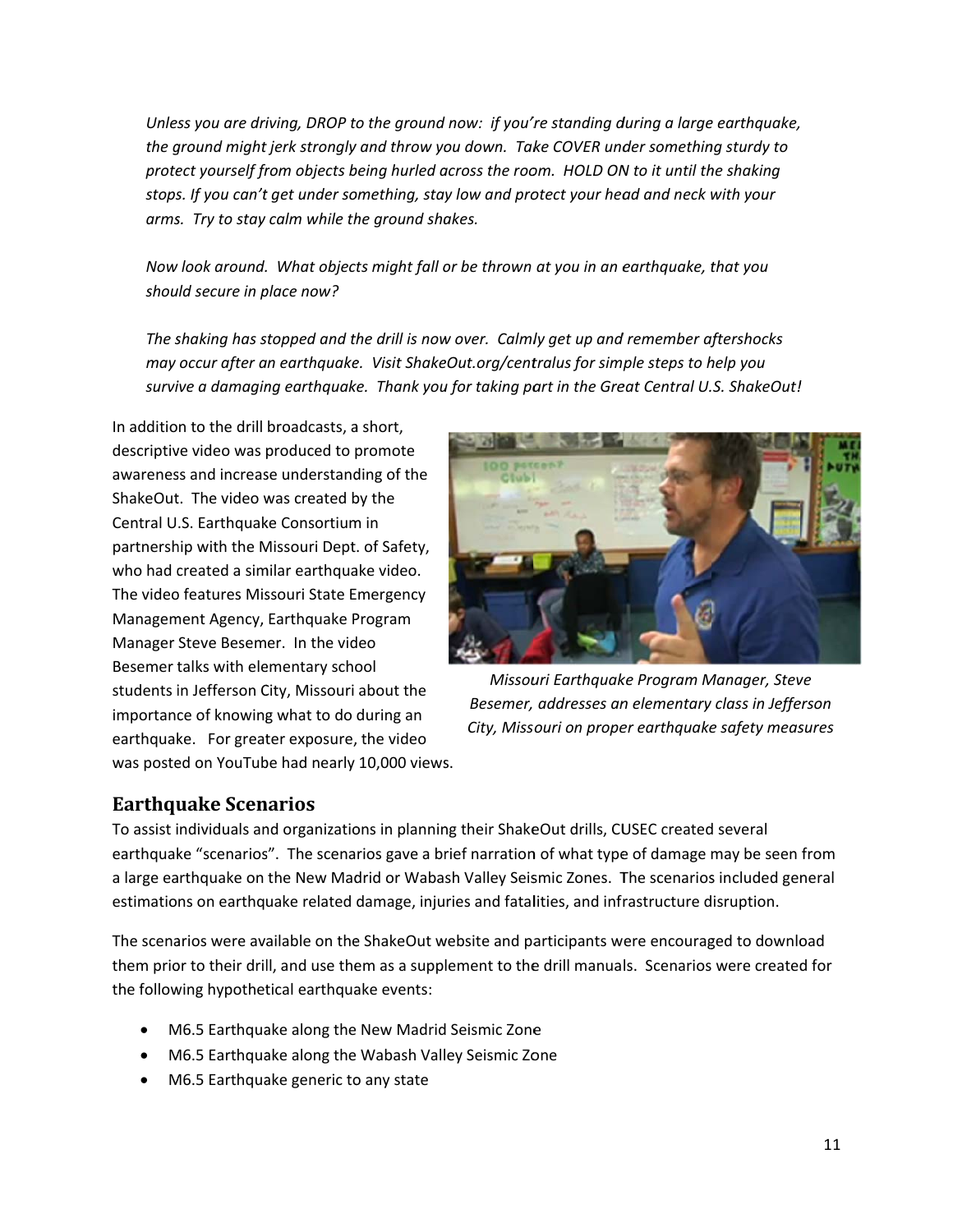## **Other Resources**

In addition to the Drill Manuals, Broadcasts, and Scenarios, there were several other resources made available to participants on the ShakeOut website. These included flyers, multi-media videos, web banners, sample webpage and promotional scripts, and customized flyers for different types of participation groups. The resources were made available to those interested in helping promote the ShakeOut in their neighborhood, schools, workplace, and community. Leading up to the ShakeOut, registered participants received ShakeOut email updates. The updates featured drill related informational resources and earthquake safety tips from the "Seven Steps to Earthquake Safety", which was developed by the Southern California Earthquake Center.



# **ShakeOut Partnerships and Promotion**

## The Role of CUSEC in the ShakeOut

The ShakeOut was coordinated and organized by CUSEC, under the direction of the CUSEC Member States. CUSEC's role was intended to provide the states with a mechanism for organizing this multi-state effort, and included the following activities -

- Facilitating planning meetings and activities with State Emergency Management
- Working with multiple Federal agencies to coordinate promotion and activities
- Website development oversight
- Promotional material development  $\bullet$
- Development of support material (manuals, scenarios, broadcasts, multimedia, etc.)  $\bullet$

CUSEC also developed several ShakeOut promotional and marketing campaigns to increase awareness and participation in the ShakeOut. These campaigns were regional in nature, and done in conjunction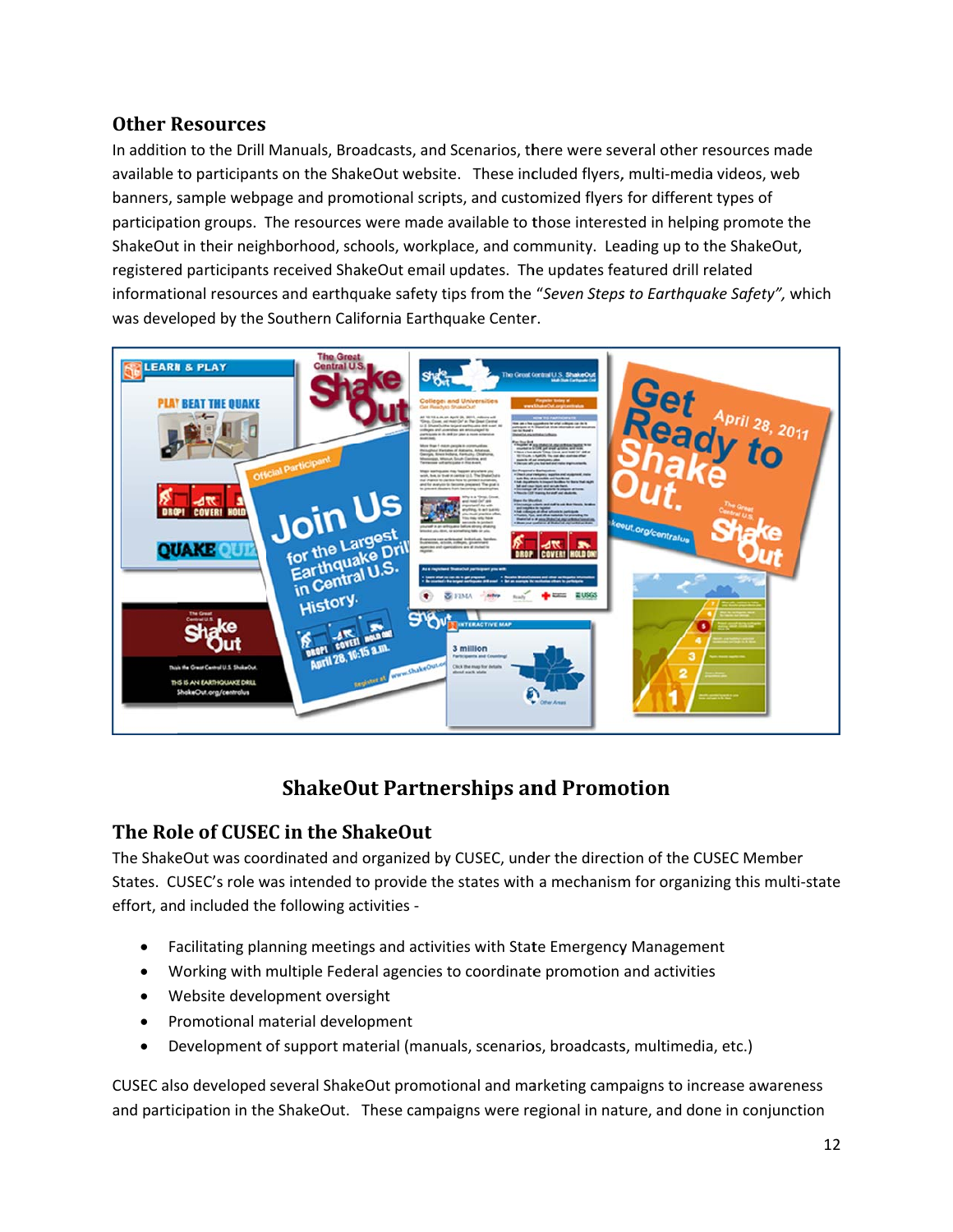with the Member States, who conducted their own marketing and outreach efforts. An overview of the CUSEC promotion and marketing efforts for the ShakeOut is as follows.

#### **1. Outreach Presentations**

In 2010‐2011, CUSEC staff provided more than 35 ShakeOut outreach presentations to more than 2,500 people at events across the central U.S. These events included town‐hall/community meetings, webinars, disaster preparedness conferences, civic meetings, professional conferences, press conferences, private sector sponsored training, business continuity seminars, and other similar events. Presentations typically included information on earthquake hazards, mitigation, Drop, Cover, and Hold On and encouraging participation in the ShakeOut.

## **2. Press Release Campaigns**

CUSEC developed and released six press releases leading up to the ShakeOut. The press releases were designed to increase media attention, thereby generating greater public awareness of the event. The press releases were a coordinated campaign through the State Emergency Management Agencies, and were sent to media outlets across the states. Topics included ‐

- *CUSEC to Spearhead Central U.S. Earthquake Drill*; June 2010
- *Memphis City Schools to Participate in Great Central U.S. ShakeOut*; March 2011
- *Central U*.S. *TV and Radio Stations: Please transmit "Drill Broadcast" for the Great Central U.S. ShakeOut*; March 2011
- *Registration for the Great Central U.S. ShakeOut Tops One Million*; March 2011
- *Great Central U.S. ShakeOut Less Than One Month Away*; April 2011
- *Central U.S. to ShakeOut in One Week*; April 2011

The press release campaign generated more than 25 media interview requests to CUSEC. Interviews were given to media outlets in all eight CUSEC states as well as outlets in the states of Iowa, Ohio, and Oklahoma. Interviews were also given to the Tokyo Broadcasting Corporation for a report on earthquakes in the U.S. This was a special report that developed after the devastating March 11, 2011 M9.0 earthquake and tsunami in Japan. In addition, several interviews and press conferences were held at ShakeOut day events.

Media interest created by CUSEC, the States, and other ShakeOut partners, helped to generate more than 400 news articles in print and online format. The ShakeOut was featured in several major newspaper, internet, television, and radio outlets across the United States. These outlets included ‐

- CNN
- Fox News
- MSNBC
- NPR
- PBS
- USA Today
- The White House Blog
- Yahoo! News
- Birmingham News (Birmingham, AL)
- Paragould Daily Press (Jonesboro, AR)
- Atlanta Journal Constitution (Atlanta, GA)
- Chicago Tribune (Chicago, IL)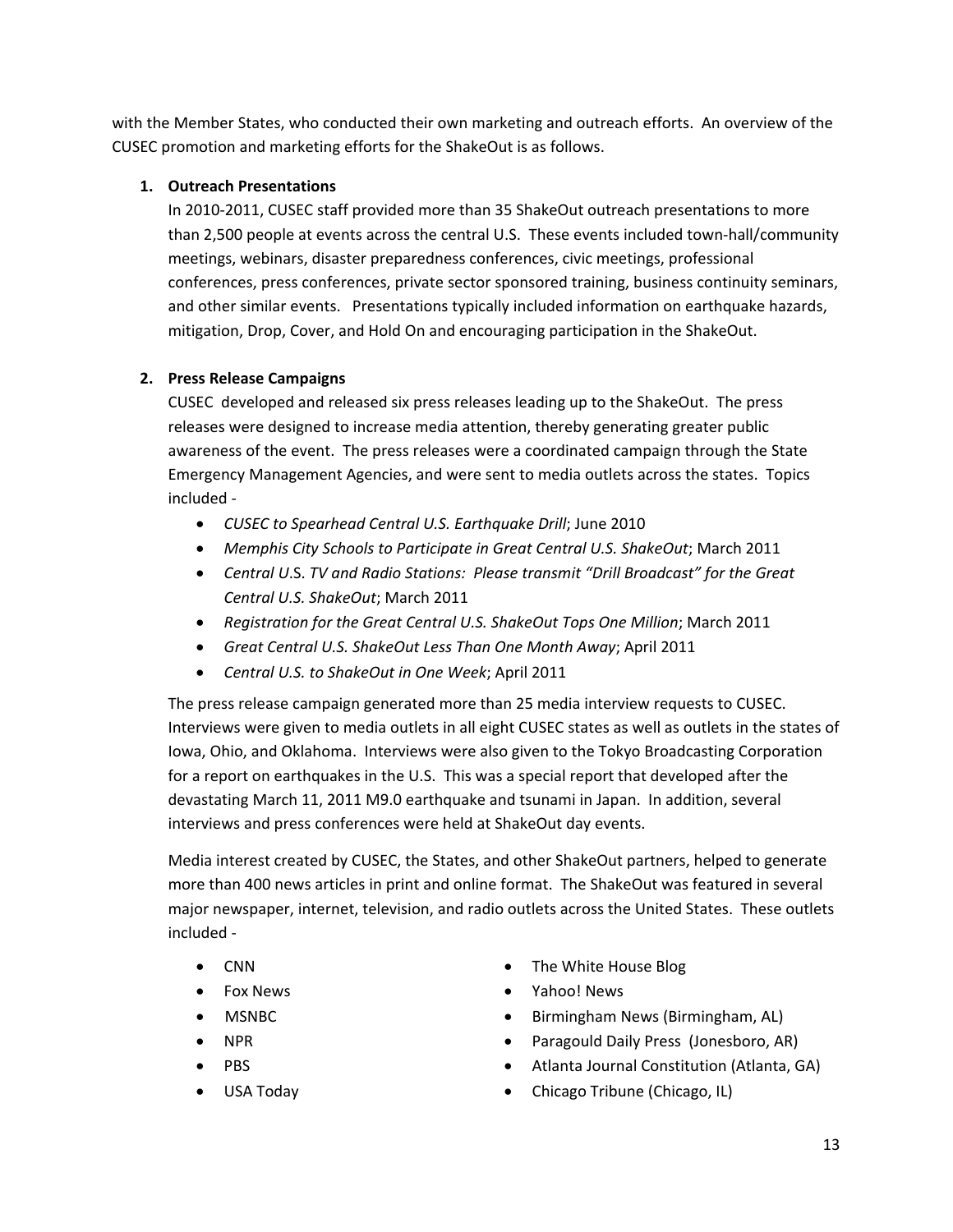- Evansville Courier Press (Evansville, IN)
- Paducah Sun (Paducah, KY)
- St. Louis Beacon (St. Louis, MO)
- DeSoto Times (Southaven, MS)
- Tulsa World (Tulsa, OK)
- The State (Columbia, SC)
- Commercial Appeal (Memphis, TN)

#### **3. Email Campaigns**

In the weeks leading up to the ShakeOut, CUSEC sent out ten mass emails to registered participants of the ShakeOut. These emails were designed to remind participants about the drill, alert them to new and existing resources that might enhance their drills, and give them an opportunity to forward the ShakeOut to their friends, family. A central theme of the email campaign was the inclusion of the "Seven Steps to Earthquake Safety", which is an earthquake safety program designed by the Southern California Earthquake Center. The program has also been adapted by CUSEC and others around the country as a model for teaching earthquake safety.

#### **4. Social Media**

In March of 2011 CUSEC launched a concerted Social Media outreach campaign that included Facebook, Twitter, and YouTube. Similar messaging was posted across the different platforms during the campaign. This included the following activities:

#### **a. Facebook**

CUSEC created a ShakeOut Facebook page at www.facebook.com/CentralUSShakeOut. The page was used to promote the ShakeOut and provide earthquake related news and information to Facebook users. CUSEC posted approximately 50 messages to the page, which included links to earthquake news, ShakeOut resources, and more. At the conclusion of the ShakeOut, the ShakeOut page had nearly 1,200 "likes", or people who opted to follow the ShakeOut in their profile. From March through April, there were nearly 80,000 views of the ShakeOut profile page and nearly 600 "likes" and comments on the page.

#### **b. Twitter**

A ShakeOut Twitter account was created at @CentUS\_ShakeOut. This was done as a complement to the Facebook page. Eventually, more than 325 Twitter users were following the ShakeOut news feed. Almost 100 Twitter posts promoting the ShakeOut were made from March through April 2011. On the day of the ShakeOut, Twitter users were encouraged to use "#ShakeOut" in their posts to let people know they were participating.

#### **c. YouTube**

CUSEC also created a YouTube channel/page for the ShakeOut at www.youtube.com/user/CentralUSShakeOut. The channel hosted three different videos which were created for the ShakeOut, one was a general ShakeOut overview video and the other two were video versions of the drill broadcasts. In all, there were more than 12,500 views to the video and broadcasts during the campaign. The videos were cross promoted through email, Facebook, and Twitter, and the ShakeOut website.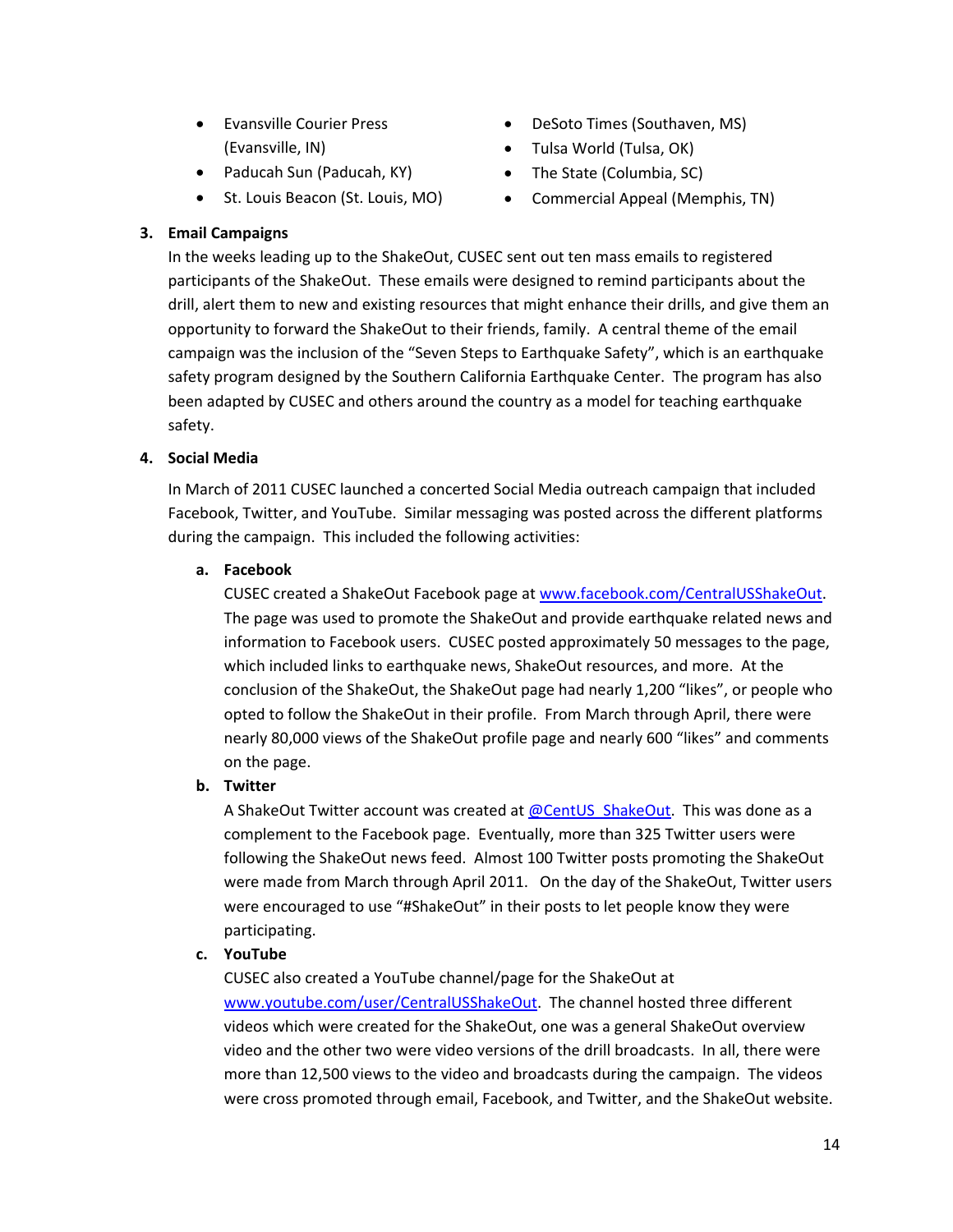#### 5. Public Service Announcements

In conjunction with the Center for Earthquake Research and Information (CERI) in Memphis, TN, CUSEC released nearly 300 televised Public Service Announcements (PSAs) in the eight CUSEC Member States during the month of March 2011. The PSAs were developed and produced by CERI to increase earthquake awareness during the New Madrid Bicentennial, and encouraged viewers to visit the ShakeOut website to register to participate in the drill. The PSAs were shown in the following markets:

- Birmingham, AL  $\bullet$
- Huntsville, AL
- · Jonesboro, AR
- Little Rock, AR
- Carbondale, IL
- Evansville, IN
- · Indianapolis, IN
- Lexington, KY  $\bullet$
- Louisville, KY
- Paducah, KY / Southern, IL
- St. Louis, MO
- Cape Girardeau, MO
- Grenada, MS
- **Greenville, MS**
- Jackson, MS
- Jackson, TN
- **Memphis, TN**
- Nashville, TN

#### 6. Direct Mail

In April 2011, CUSEC sent postcards to nearly 20,000 schools in the eight Member CUSEC States. The postcards were sent as reminders (or first impressions) about the ShakeOut to child care centers, pre-schools, and K-12 public and private schools. They encouraged recipients to join other schools in the ShakeOut drill. According to tracking results, the postcards resulted in at least 50,000 additional participants in more than 100 schools.



CUSEC also worked closely before, during, and after the ShakeOut with the Southern California Earthquake Center (SCEC). SCEC is the primary coordinator for ShakeOut efforts across the world. The innovations and leadership provided by SCEC were the building blocks for a successful ShakeOut in the central U.S. Specifically, SCEC helped CUSEC by providing general council and advice on best practices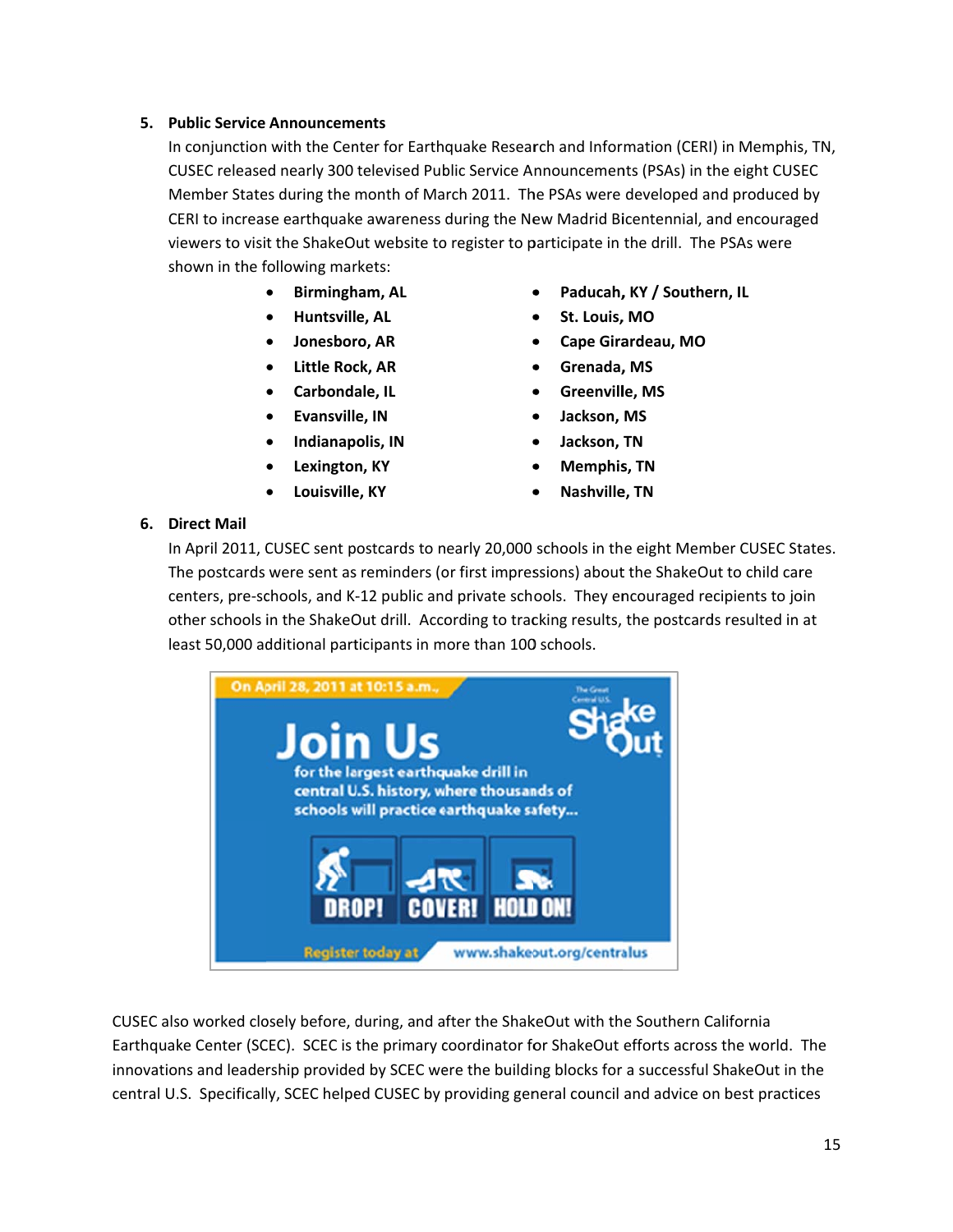and outreach methods, templates for drill resource material, training in ShakeOut database systems, and much more. Additionally, the ShakeOut website was developed, hosted, and maintained by SCEC. SCEC also worked closely with many of the Member State and other partner organizations. Much of the success of the ShakeOut was a direct result of CUSEC working closely with Mark Benthien, SCEC Director of Communication, Education, and Outreach. Benthien's expertise in earthquake public outreach campaigns was instrumental in guiding the success of the ShakeOut.

While primarily coordinated and organized by the CUSEC, the ShakeOut was also promoted through a grass‐roots partnership effort across dozens of local, state, and federal agencies, organizations, individuals, and businesses. Critical to the success of the ShakeOut was having local and state ShakeOut "Champions" to promote the effort and gain market presence. The following describes several key stakeholders and their efforts in the campaign.

## **State Emergency Management**

The primary stakeholders of the ShakeOut were the CUSEC Member and Associate State Emergency Management Agencies. They were in charge of coordinating all ShakeOut related activities at the state level. The primary participating states were ‐

- Alabama Emergency Management Agency
- Arkansas Department of Emergency Management
- Georgia Emergency Management Agency
- Illinois Emergency Management Agency
- Indiana Department of Homeland Security
- Kentucky Division of Emergency Management
- Mississippi Emergency Management Agency
- Missouri State Emergency Management Agency
- Oklahoma Department of Emergency Management
- South Carolina Emergency Management Division
- Tennessee Emergency Management Agency

Although each state had different goals in what they wanted to achieve with the ShakeOut, they held in common the desire to increase public knowledge of earthquakes and earthquake safety. To do this, they held different outreach activities leading up to the ShakeOut. After the ShakeOut was completed, CUSEC informally polled the states to learn more about the types of outreach and activities that occurred.

To learn more about the outreach activities, the poll asked states: "What methods did you use to promote the ShakeOut in your state?" A percentage of activities reported as being performed is as follows ‐

| Activity                          | % of States that Performed Activity |
|-----------------------------------|-------------------------------------|
| <b>Traditional Press Releases</b> | 100%                                |
| Television Advertising or PSA     | 43                                  |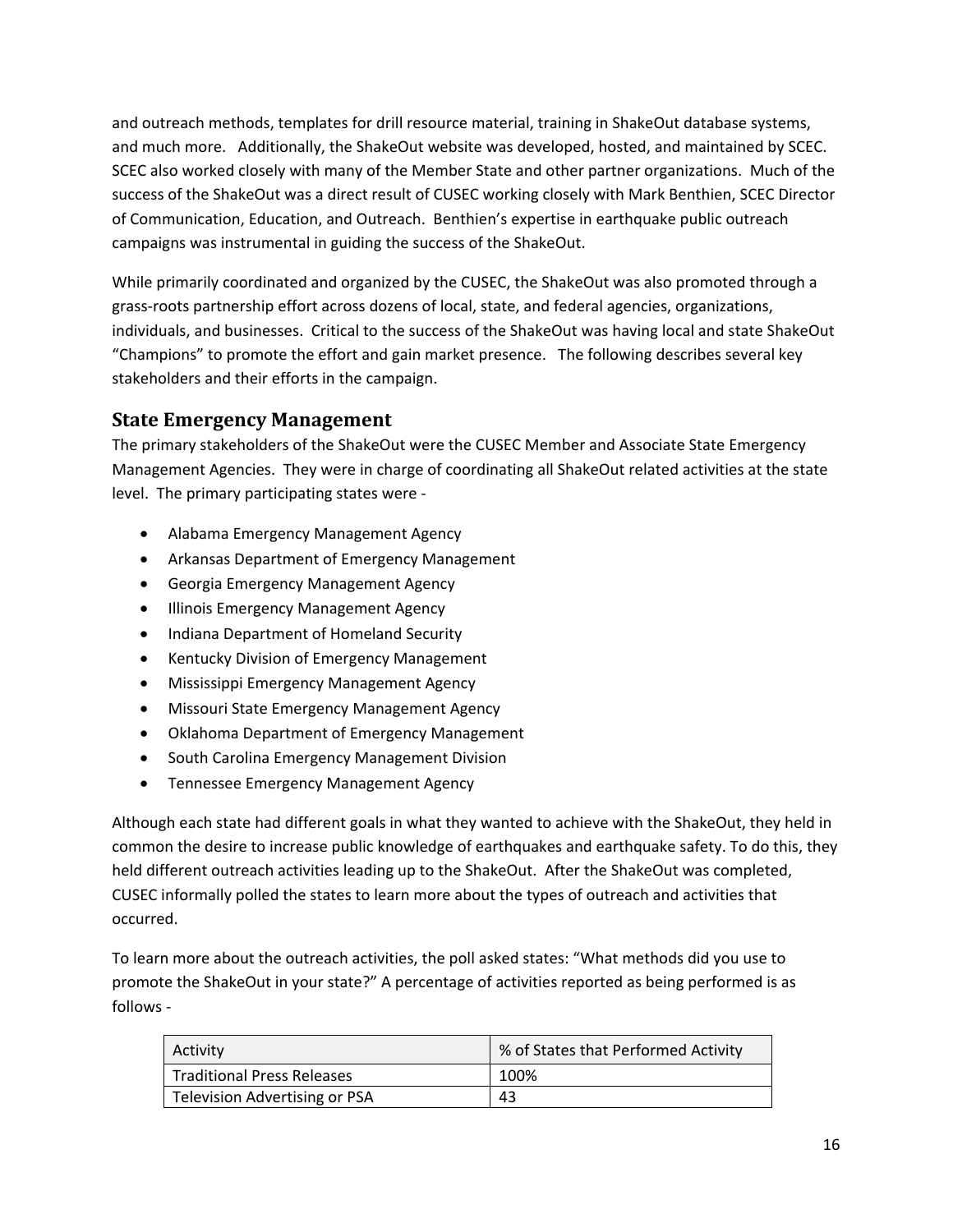| Radio Advertising or PSA               | 57  |
|----------------------------------------|-----|
| Newspaper/Magazine Advertising         | 28  |
| Direct Mail (Postcards, Flyers, etc.)  | 28  |
| <b>Internet Advertising</b>            | 57  |
| Social Media - Facebook                | 71  |
| Social Media - Twitter                 | 71  |
| Social Media - YouTube                 | 43  |
| Social Media - Other                   | 28  |
| <b>Television Interviews</b>           | 100 |
| Radio Interviews                       | 71  |
| Newspaper/Internet/Magazine Interviews | 100 |

Other state‐led activities included having Governor's Proclamations signed, press conferences, video documentaries, and more. The State Emergency Management Agencies worked with a variety of partners to coordinate the statewide activities surrounding the ShakeOut. Although they varied by state, according to the poll these partners generally included ‐

- Office of the Governor
- State Dept. of Education
- State Geological Survey
- State Museum
- Dept. of Public Safety / State Police
- State Dept. of Transportation
- State Fire Marshall Office
- State Library Association
- Association of State Science Teachers
- Local Emergency Management Agencies
- Local Red Cross Chapters
- Local/State Health Departments
- Citizen Corps/C.E.R.T. Chapters
- Seismic Safety Commissions

One poll question asked: "What was one of your biggest success stories as a result of the ShakeOut?" Responses included –

- "(An) event at (a state University) was our highest profile event. The entire campus participated for two days. A variety of activities, including speakers, media buys, fun campus activities, media outreach and a campus wide ShakeOut drill were a part of the event, which was featured in a USA Today article."
- "By promoting Shakeout within the office, a committee was assigned to develop the program for the office, and (the) event became a Mandatory Drill within the office. By promoting the Shakeout, at least one more university and several large companies participated."
- "After involving the (State) Department of Education, within two days, the registration went from 60,000 registered to over 150,000."
- "(Largest Public School District) participating despite being is state testing."
- "Cooperation with the local school districts in High‐Risk counties in (the state)"
- "(High Number of) participants!"

Another poll question asked: "What was one of the biggest challenges you faced when organizing the ShakeOut and what would you do differently in future efforts?" Responses included ‐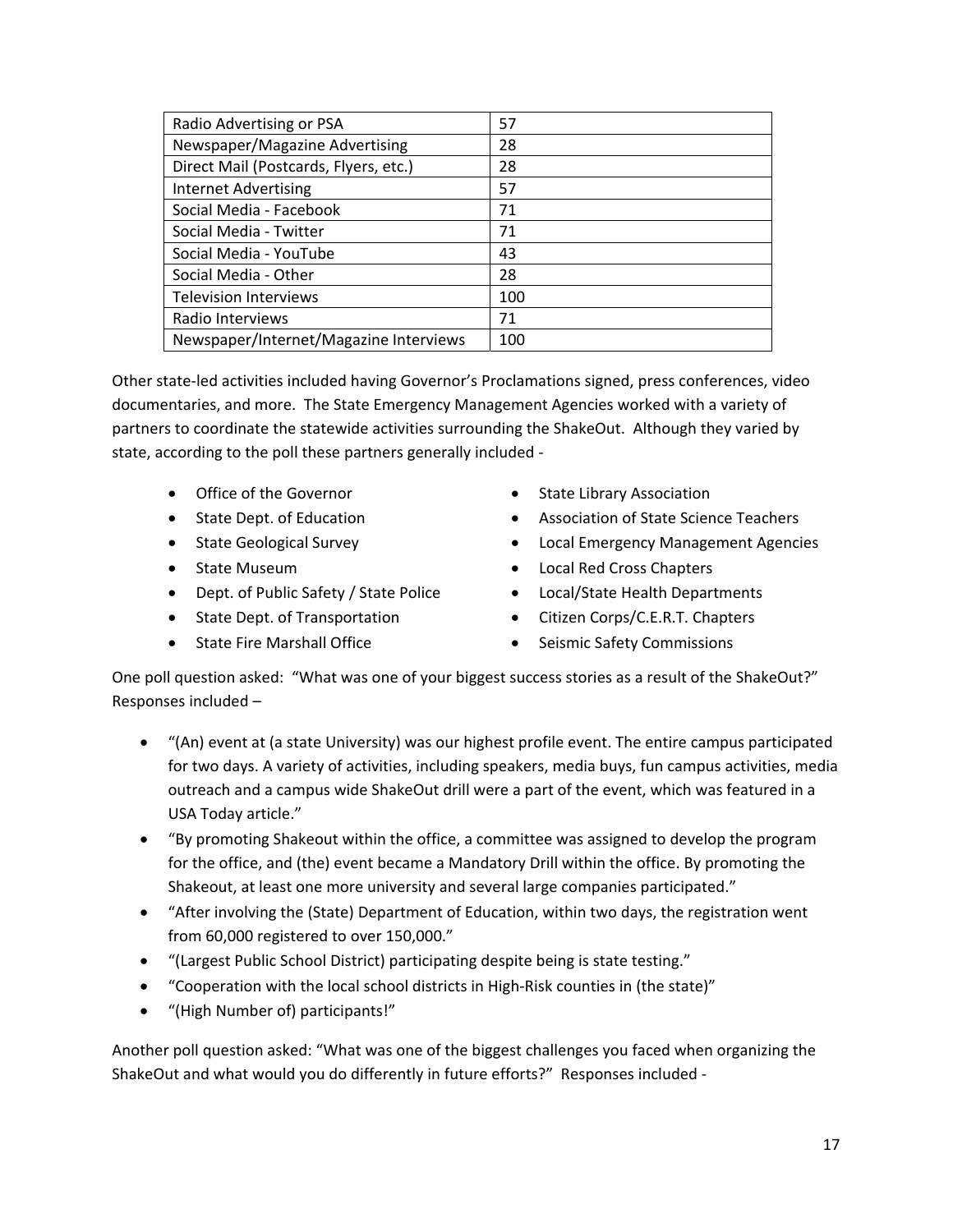- "Being a first-time event, the biggest one was assembling contact information for schools and other organizations that could potentially participate. Explaining the ShakeOut, why it's important and why they should participate took up much of our time. Now that a lot of these contacts have been established, it should be easier to get the word out in future years."
- "Apathy, 'it won't happen to me/in my lifetime/area.' Engaging more people earlier"
- "Time to accomplish the promotional task with disaster(s), emergencies and the NLE"
- "Getting people to sign up to participate. In the future, the public awareness campaign would involve television campaign."
- "Finding partners. Try to involve the ESC's earlier and provide each agency with easy to use materials."
- "General awareness in (the state). We would schedule it in October, when it makes more historical sense and not next to a huge undertaking like an NLE. Also, the Shakeout didn't help the NLE awareness. Media were confused by the two events. Many thought they were the same thing."
- "Participation due to actual disasters."

All states said that they would participate in a ShakeOut effort again (in some capacity) and that they considered the effort to be a success.

## **The Role of FEMA in the ShakeOut**

As part of a linked activity for the National Level Exercise 2011, the ShakeOut was closely tied with several national efforts to increase awareness and preparedness for earthquakes in the central U.S. In as much, the Federal Emergency Management Agency (FEMA) was one of the major supporters of the ShakeOut effort. To link with the NLE, The FEMA National Exercise Division (NED) provided the majority of the funding for the ShakeOut, thus enabling the program to be a success. In addition to the NED, the FEMA offices of National Earthquake Hazards Reduction Program (NEHRP), Individual and Community Preparedness (ICPD), and Office of External Affairs provided program guidance and support for the ShakeOut.

In the years and months leading up to the ShakeOut, FEMA NEHRP Headquarters Staff and Regional Earthquake Program Managers worked directly with CUSEC and the States to develop ShakeOut implementation plans and strategies. FEMA NEHRP also assisted in the promotion of the ShakeOut through the "QuakeSmart" program, which is an outreach initiative designed to increase earthquake mitigation and create partnerships in the private sector. QuakeSmart worked closely with CUSEC to promote the ShakeOut during 2010 National Preparedness Month and also during a multi‐state, earthquake themed "Outreach Tour" in February 2011. The Outreach Tour brought earthquake information to several hundred citizens across five states in the New Madrid Seismic Zone.

FEMA NEHRP financially supported the ShakeOut through a program known as "Earthquake Hazards Reduction State Assistance Program", which is a series of cooperative agreements within the states that have a medium to high seismic risk. This program provides funding to states to engage in earthquake mitigation and outreach activities, supporting a national strategy of earthquake risk reduction.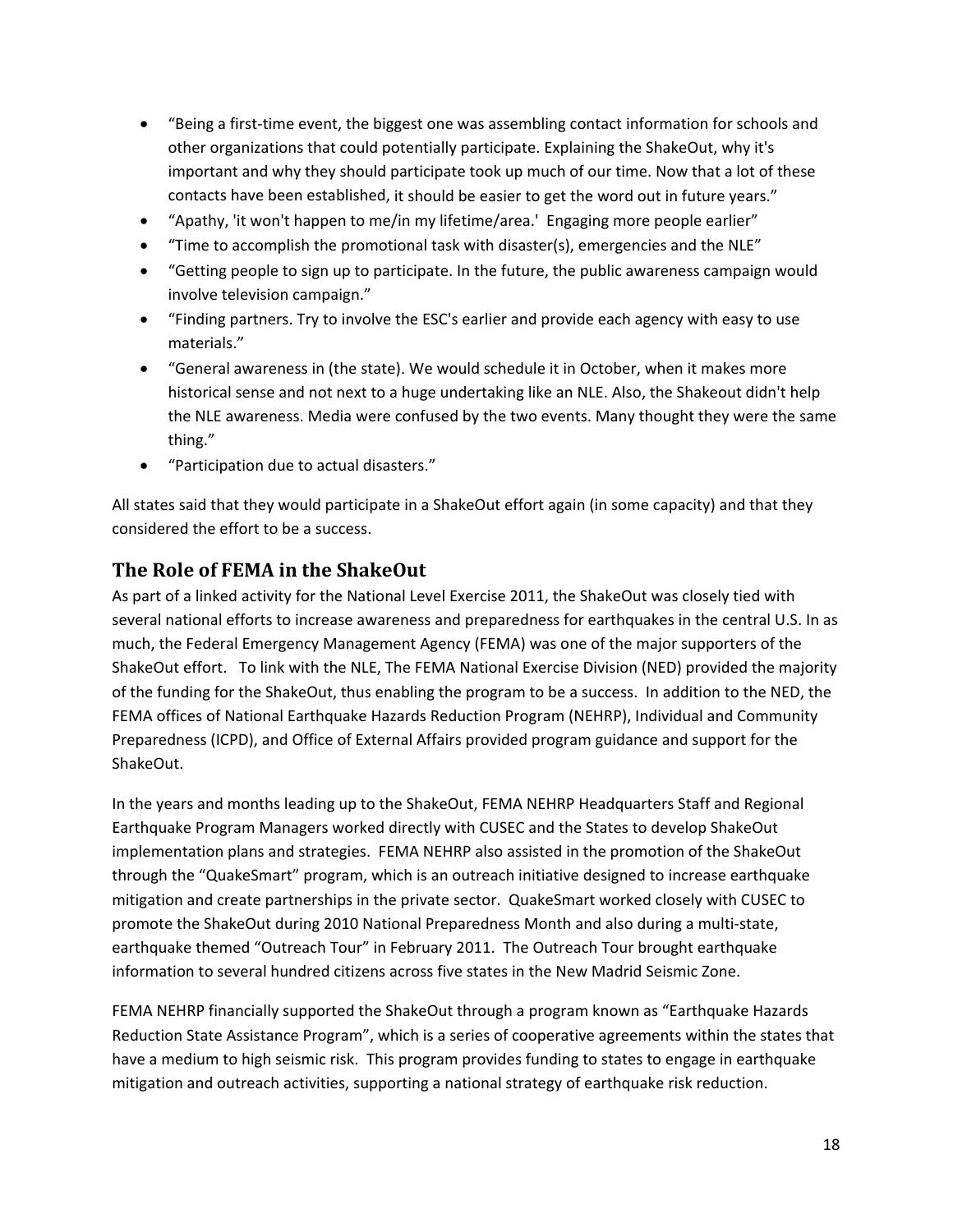CUSEC also worked closely with FEMA Individual and Community Preparedness Division (ICPD) to increase ShakeOut awareness and promotion. ICPD worked internally at FEMA to provide visibility to the program and obtain support from FEMA Administrator, Craig Fugate. ICPD hosted several webinars and virtual meetings that specifically promoted the ShakeOut. They also worked to make the ShakeOut visible on "Ready.gov" and the in FEMA Citizens Corps Program. Both programs are responsible for engaging the public in disaster preparedness and education. ICPD created many other opportunities for partnerships, including those in Faith‐Based Organizations (FBOs), Volunteers Active in Disaster (VOAD), Community Emergency Response Teams (C.E.R.T), and many other community‐based disaster response groups.

Additionally, FEMA ICPD and the U.S. Department of Education (ED) partnered to bring a much higher visibility to the ShakeOut. The States, CUSEC, FEMA and ED worked together to increase school participation and buy-in for the effort. They did this through a multi-faceted outreach to schools in the New Madrid Seismic Zone. Sending joint‐letters and emails to schools, holding webinars and press conferences, and performing direct outreach to schools were just some of the activities the two agencies worked on together. After several of the FEMA and ED outreach campaigns to schools in the region, registration numbers increased significantly.

FEMA and ED leadership were able to gain the support for the ShakeOut by U.S. Department of Homeland Security (DHS) Secretary Janet Napolitano and ED Secretary Arne Duncan. The two sent a letter encouraging participation in the ShakeOut to every school in the participating ShakeOut states. This letter highlighted the need for schools to prepare for earthquakes and other disasters. After sending this letter, ShakeOut registrations increased dramatically, which demonstrated the importance of having high‐level support. Secretaries Napolitano and Duncan also submitted an Op‐ed article to the St. Louis Post Dispatch urging the public to participate in the drill. Finally, they participated in a high level ShakeOut day event at Carnahan High School of the Future in St. Louis, Missouri. This event gave students at one of the top high schools in the St. Louis City School District an opportunity to interact with the nation's leadership, and provided a forum for the school to highlight their students, programs, and civic curriculum.

Much of the above outreach was done through coordination of the FEMA External Affairs Office. Prior to the special appearance of Secretaries Napolitano and Duncan in St. Louis, FEMA Headquarters and Regional Offices used a variety of methods to promote the ShakeOut. Several press releases were distributed among the media and also posted to www.fema.gov. FEMA Headquarters created a blog dedicated for discussions pertaining to the ShakeOut for FEMA website visitors. In addition to participating in the actual drill, FEMA Regions IV, V, VI and VII, offices issued congressional advisories, promoted the ShakeOut in several radio interviews and used social media tools such as Twitter to reach people within and outside of the central U.S. FEMA Regional Offices coordinated with school administrators to present students with earthquake preparedness information and also partnered with the private sector in a roundtable hosted by Home Depot.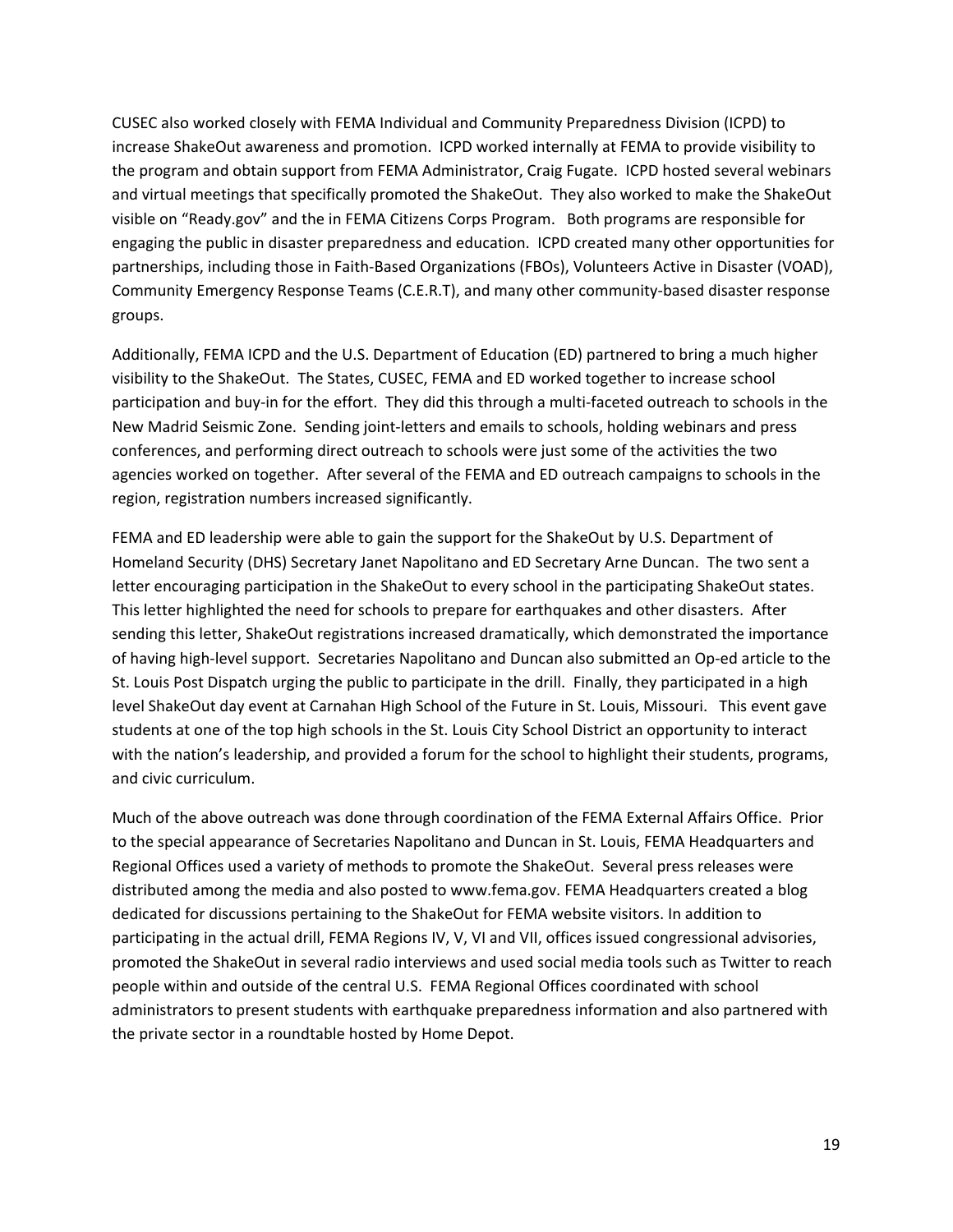## **US Geological Survey**

The US Geological Survey provided program guidance and financial support for the Great Central U.S. ShakeOut. They have been a major contributor to the development of the original ShakeOut efforts in California and have continued to offer support in the central U.S. effort. CUSEC and the Member States worked closely with the USGS Earthquake Hazards Program to promote the ShakeOut in the region. USGS and CUSEC also worked together on the steering committee of the New Madrid Bicentennial, of which the ShakeOut was one of the primary anchoring events.

In support of the Bicentennial, the USGS produced a series of videos documenting the history and science behind the New Madrid earthquakes of 1811‐12. Several of the videos were used on the ShakeOut website. Additionally, the USGS produced a guidebook about the central U.S. earthquake hazard and earthquake safety. This guidebook, "Putting Down Roots in Earthquake Country ‐ Your Handbook for Earthquakes in the Central United States", was featured prominently on the ShakeOut website after its release. The publication also includes the "Seven Steps to Earthquake Safety" and was adapted from another 'Putting Down Roots' document originally created in California by SCEC.

# **Who Participated in the ShakeOut?**

The ShakeOut website was the primary means for those interested to pledge their family, business, organization, or school to participate in the drill. To register, participants were encouraged to supply a few pieces of information, including the number of participants that would take part in the drill at their home or facility. Upon registering, the participant information would be added to a list with others who had previously registered. This list was broken down on the website into two display modes, by state, and by category. Registration for the ShakeOut opened on August 30, 2010, and was left open until the days following the event. A summary of registrations is as follows -

| <b>State</b>                  | <b>Participants</b> |
|-------------------------------|---------------------|
| Alabama                       | 56,498              |
| Arkansas                      | 164,348             |
| Georgia                       | 437,630             |
| Illinois                      | 257,222             |
| Indiana                       | 595,834             |
| Kentucky                      | 357,833             |
| Mississippi                   | 132,367             |
| Missouri                      | 486,238             |
| Oklahoma                      | 8,685               |
| South Carolina                | 267,166             |
| <b>Tennessee</b>              | 280,199             |
| <b>Multiple States</b>        | 5,925               |
| Other (Outside of Central US) | 38,559              |
| <b>Total</b>                  | 3,088,504           |

## **ShakeOut Participants by State**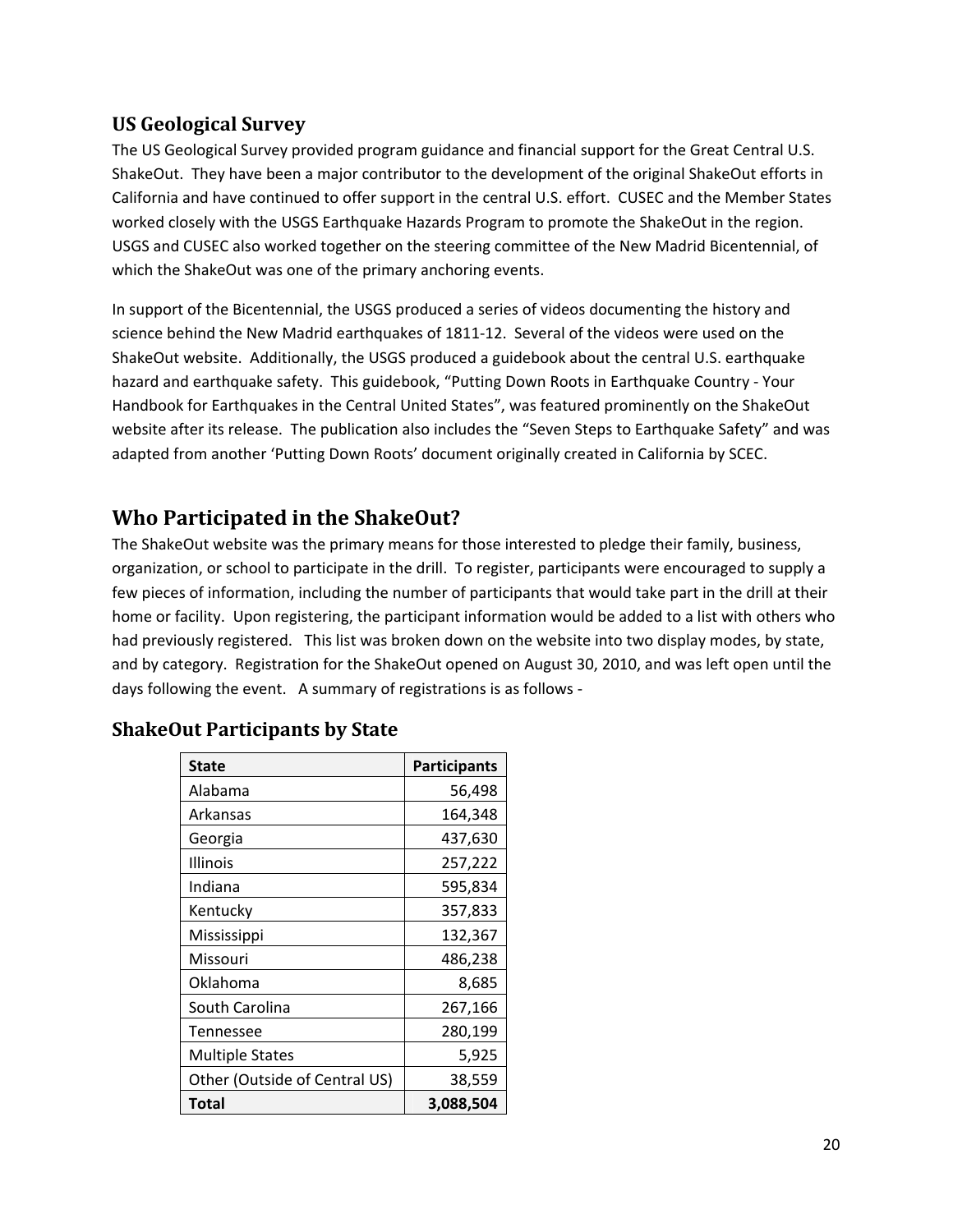## **ShakeOut Participants by Category**

While the ShakeOut was open to all interested parties, the majority of participants were students, faculty, and staff in public and private schools. Similar results were seen in California ShakeOut efforts. Several of the CUSEC states require earthquake drills each school year. The ShakeOut was marketed as an opportunity for these schools to fulfill this requirement. For those who don't have an annual drill requirement, it provided an opportunity to begin thinking about earthquake preparedness and mitigation, or update their disaster plans. Overall, more than 2.6 million students, faculty and staff were registered to participate in the ShakeOut. This is approximately 25% of the total enrollment in the eleven states participating in the ShakeOut. School registrations by state were as follows:

| <b>State</b>     | <b>Public</b><br><b>School</b><br>Enrollment <sup>2</sup> | <b>Private</b><br><b>School</b><br>Enrollment <sup>3</sup> | <b>Total State</b><br><b>Enrollment</b> | # of<br><b>Schools/Districts</b><br><b>Registered</b> | # of Students<br><b>Registered for the</b><br><b>ShakeOut</b> | <b>Participants</b><br>as a % of<br><b>Enrollment</b> |
|------------------|-----------------------------------------------------------|------------------------------------------------------------|-----------------------------------------|-------------------------------------------------------|---------------------------------------------------------------|-------------------------------------------------------|
| Alabama          | 745,668                                                   | 63,380                                                     | 809,048                                 | 76                                                    | 52,582                                                        | 6%                                                    |
| Arkansas         | 478,965                                                   | 21,280                                                     | 500,245                                 | 236                                                   | 125,643                                                       | 25%                                                   |
| Georgia          | 1,655,792                                                 | 108,160                                                    | 1,763,952                               | 354                                                   | 412,684                                                       | 23%                                                   |
| Illinois         | 2,119,707                                                 | 231,980                                                    | 2,351,687                               | 443                                                   | 187,456                                                       | 8%                                                    |
| Indiana          | 1,046,147                                                 | 94,169                                                     | 1,140,316                               | 479                                                   | 565,012                                                       | 50%                                                   |
| Kentucky         | 670,030                                                   | 60,312                                                     | 730,342                                 | 204                                                   | 333,456                                                       | 46%                                                   |
| Mississippi      | 491,962                                                   | 41,253                                                     | 533,215                                 | 60                                                    | 118,721                                                       | 22%                                                   |
| Missouri         | 917,871                                                   | 99,202                                                     | 1,017,073                               | 500                                                   | 367,781                                                       | 36%                                                   |
| Oklahoma (City)  | 46,817                                                    | 5,441                                                      | 52,258                                  | 12                                                    | 3455                                                          | 7%                                                    |
| South Carolina   | 718,113                                                   | 49,349                                                     | 767,462                                 | 230                                                   | 246,482                                                       | 32%                                                   |
| <b>Tennessee</b> | 971,950                                                   | 77,290                                                     | 1,049,240                               | 245                                                   | 238,720                                                       | 23%                                                   |
| Totals           | 9,863,022                                                 | 851,816                                                    | 10,714,838                              | 2,839                                                 | $2,651,992^4$                                                 | 25%                                                   |

Other ShakeOut participant categories included:

| Category                  | Registrants <sup>5</sup> | Participants <sup>6</sup> |
|---------------------------|--------------------------|---------------------------|
| Individuals/Families      | 3,602                    | 9,821                     |
| Childcare and Pre-School  | 446                      | 43,869                    |
| Colleges/Universities     | 146                      | 140,200                   |
| <b>Local Government</b>   | 702                      | 52,812                    |
| <b>State Government</b>   | 332                      | 43,538                    |
| <b>Federal Government</b> | 261                      | 35,399                    |
| <b>Tribes</b>             | 7                        | 262                       |
| <b>Businesses</b>         | 320                      | 46,016                    |
| <b>Medical Facilities</b> | 413                      | 56,667                    |

<sup>3</sup> Source: The National Center for Education Statistics (NCES); *http://nces.ed.gov*

 $<sup>4</sup>$  This figure includes teachers and staff which account for approximately 325,000 participants in public</sup> and private schools in the states

<sup>&</sup>lt;sup>5</sup> Number of people who registered on behalf of themselves, their school, business, etc.

 $6$  Number of total expected participants, who were listed as participating by a registrant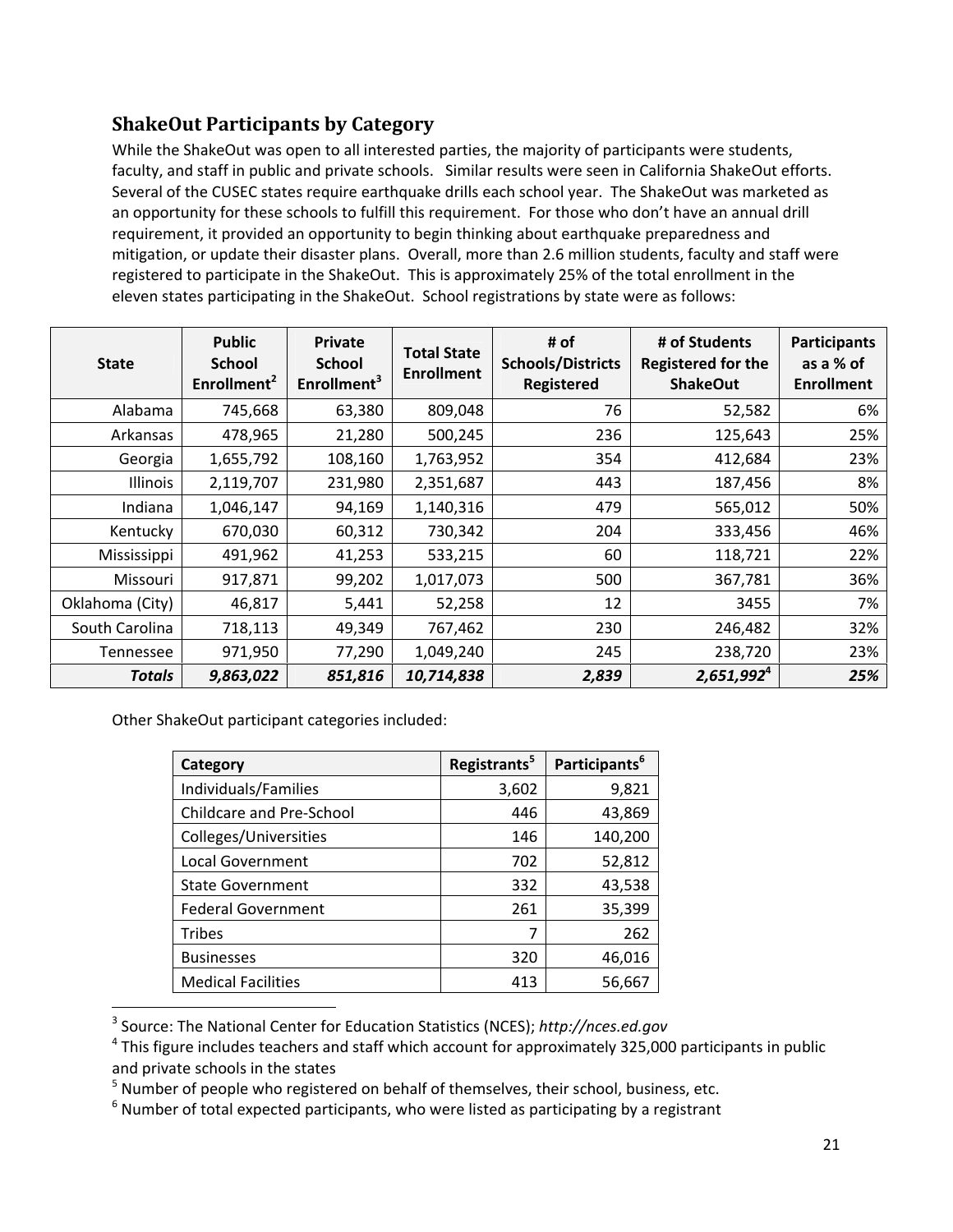| Science/Engineering Organizations | 14  | 550    |
|-----------------------------------|-----|--------|
| Museums, Libraries, Parks, etc.   | 34  | 1,461  |
| Non-profit Organizations          | 396 | 19,562 |
| <b>Faith-based Organizations</b>  | 64  | 2,016  |
| Service/Membership Organizations  | 4   | 299    |
| <b>Preparedness Organizations</b> | 73  | 3,477  |
| <b>Communication Groups</b>       | 44  | 712    |
| <b>CERT Groups</b>                | 45  | 1,492  |
| <b>HOA/Retirement Communities</b> | 9   | 7,852  |
| Neighborhood Groups               | 5   | 124    |
| <b>Scouting Groups</b>            | 17  | 349    |
| News Media                        | 34  | 942    |
| Other                             | 108 | 5.212  |

## **How did people hear about the ShakeOut?**

On the ShakeOut registration form, there was a place for registrants to enter where they heard about the drill from. Below is a summary of responses from this registration form field. Note that multiple selections were allowed, so people could select as many sources (or few) as they liked.

| <b>Source</b>                                              | Number of        |
|------------------------------------------------------------|------------------|
|                                                            | <b>Responses</b> |
| ShakeOut (website, email, other)                           | 1,956            |
| Central U.S. Earthquake Consortium                         | 676              |
| Local Citizen Corps Council                                | 152              |
| Local Emergency Management                                 | 1,311            |
| <b>State Emergency Management</b>                          | 1,492            |
| <b>Federal Emergency Management</b>                        | 667              |
| Direct mail (postcard, letter, etc.)                       | 120              |
| My employer (email, flyer, etc.)                           | 1,928            |
| Another organization (email, flyer, etc.)                  | 822              |
| My child or my child's school (email, word of mouth, etc.) | 70               |
| Other friends or family (email, word of mouth, etc.)       | 315              |
| Facebook, Twitter, or blog                                 | 293              |
| Television, radio, newspaper, or online news               | 691              |
| Meeting or preparedness fair                               | 198              |
| Other                                                      | 1,404            |

# **ShakeOut Drills and Events**

Although the ShakeOut drill was scheduled to take place on April 28, 2011, participants were encouraged to hold their drills whenever was most convenient to them. Most indicated that they would participate on April 28<sup>th</sup>, but many also scheduled drills during the weeks and months leading up to the ShakeOut. Below is a recap of three highly publicized ShakeOut events, including the actual ShakeOut day on April 28.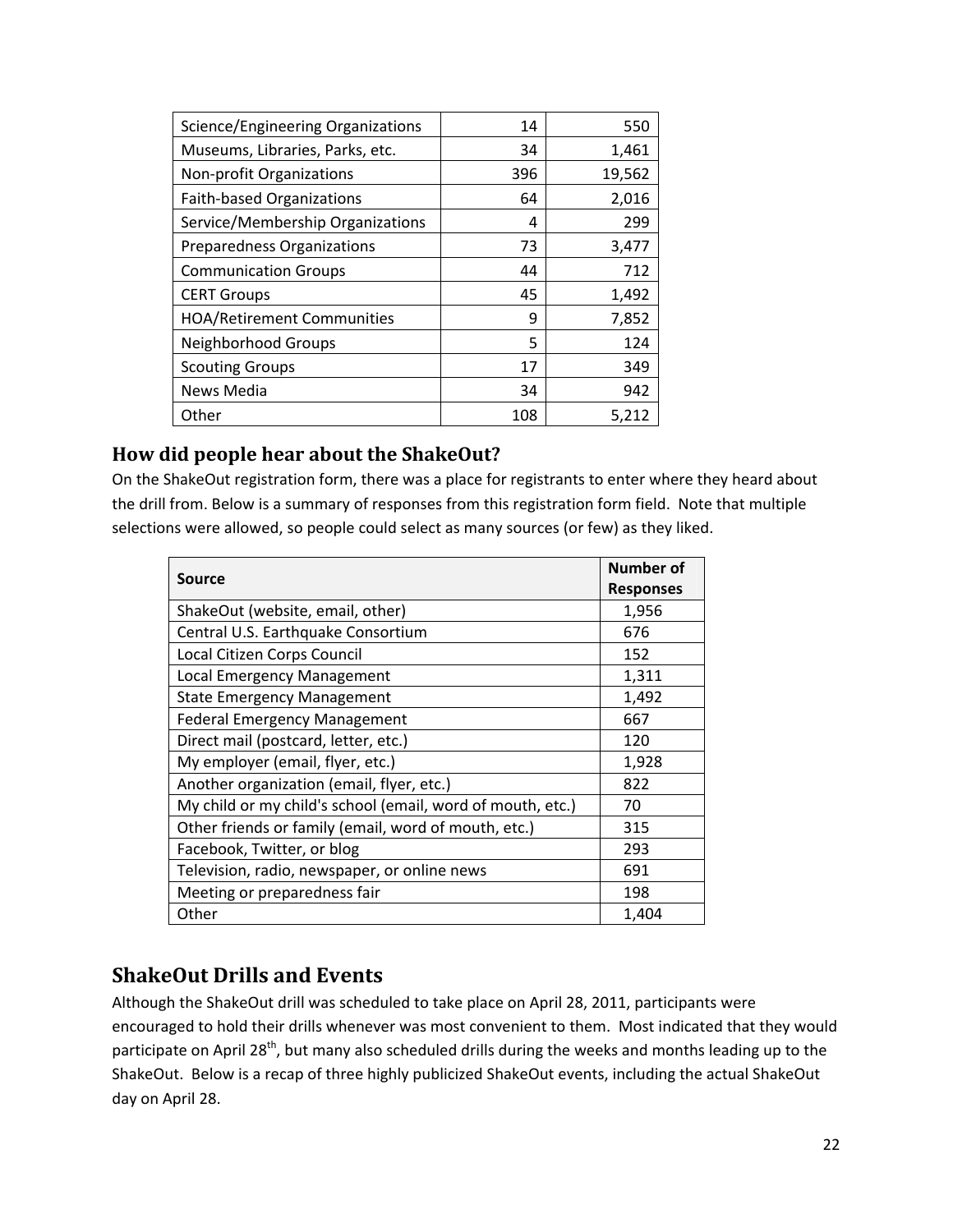## **Memphis City Schools ShakeOut ‐ March 11, 2011**

Due to scheduling conflicts with April 28, the Memphis City School district planned on holding their drill on March 11, 2011. The district is comprised of over 200 schools spread throughout the city of Memphis. The drill was coordinated through the MCS Office of Security, Safety, and Emergency Management. Information about the ShakeOut was sent to all principals in the district, as were drill manuals and posters. Across the district, more than 110,000 students and more than 7,500 faculty and staff were expected to participate.

Prior to the drill, press releases and media outreach were sent to alert the media to this event. The MCS ShakeOut was the MCS's first attempt to hold a district wide safety drill. In the early morning hours of March 11, news of the magnitude 9.0 earthquake and tsunami off the coast of Honshu, Japan began to break in all major media markets in the U.S. This tragic event greatly increased the visibility of the ShakeOut in the Memphis area, and also in the ShakeOut as a whole.

On the morning of March 11, members of the media, CUSEC, the US Geological Survey, and the Memphis City School administration met at Whitehaven Elementary School to participate in the drill. The Superintendent of the district was present and gave press interviews, underscoring the need to be prepared for earthquakes and other disasters. The guests were split into several classrooms, where brief presentations on earthquakes and earthquake safety were given by CUSEC and USGS representatives. At 10:15a.m., the principal announced to the students that the drill was underway, and played earthquake sound effects over the PA system. During the drill, the school safety team went from room to room and made sure that all teachers and students were correctly performing the drill procedures.

Following the drill, an informal 20 minute press conference was held where district and school officials, and CUSEC and USGS representatives were interviewed by three television reporters and one newspaper reporter. Additionally, FEMA publications and posters were handed out to students, and a CUSEC certificate of appreciation was given to the principal of the school.

## **Indiana ShakeOut ‐ April 19, 2011**

On April 19, 2011, individuals, schools, businesses, and communities across the state of Indiana held ShakeOut drills. The date of April 19 was selected as an alternate to April 28, when most schools in the state would be holding standardized testing. Leading up to the drill, Indiana Department of Homeland Security held several outreach events across the state, followed by media advisories and interviews. By April 19, nearly 600,000 in Indiana were registered to participate in the ShakeOut.

Across the state on April 19, there were several ShakeOut media events held. Television, news, and radio interviews were given in the main media markets to spur interest in the drill. One of the higher profile events was held in Evansville, Indiana, at Tekoppel Elementary School. At this event, several distinguished guests participated in the drill. These guests were from the Indiana Dept. of Homeland Security, Indiana Geological Survey, Indiana Dept. of Transportation, Vanderburgh County EMA, Evansville School District, American Red Cross ‐Evansville, Federal Emergency Management Agency, and CUSEC.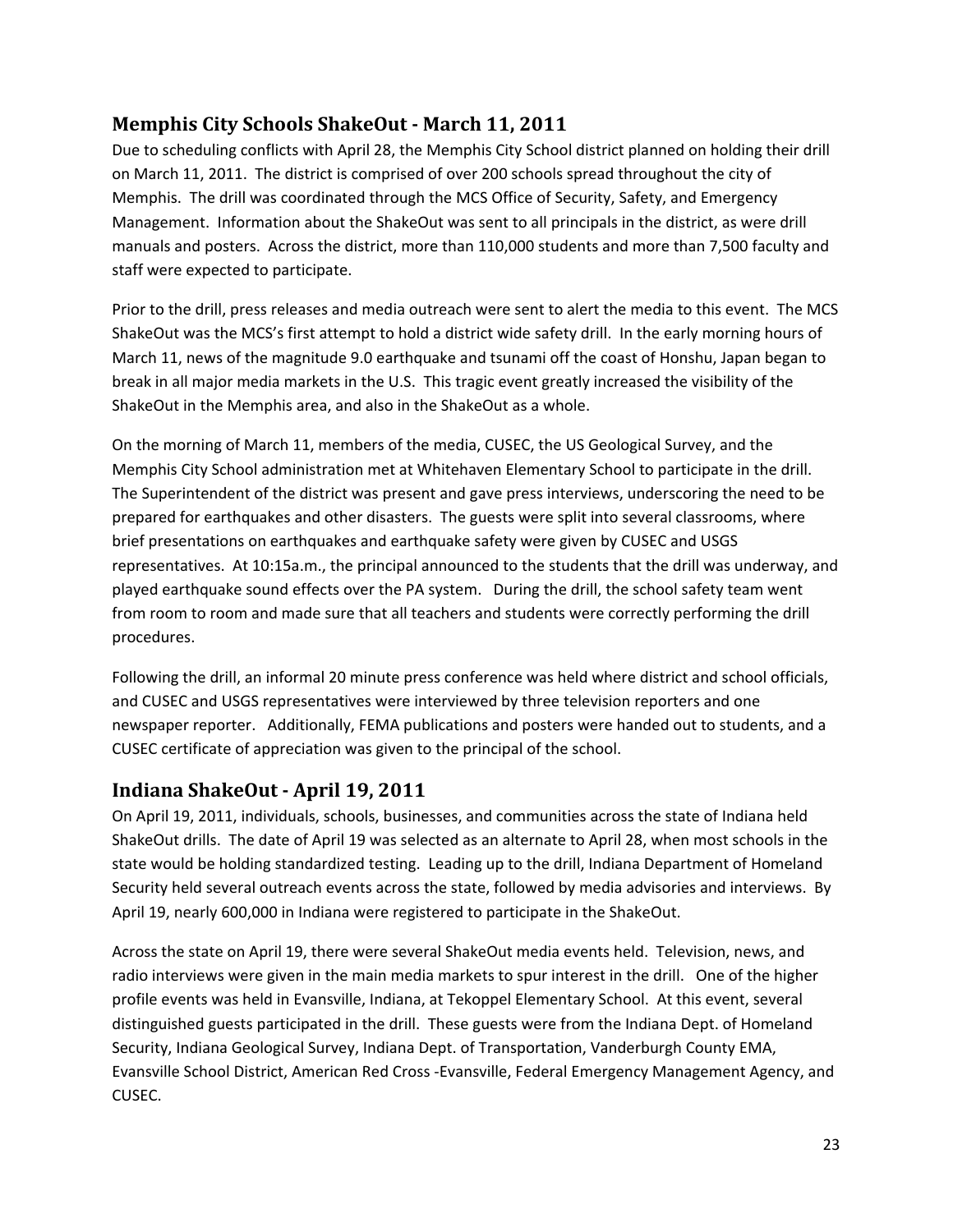At the Tekoppel drill, the ShakeOut guests went to several classrooms, ranging from kindergarten to fifth grade, and gave brief presentations on earthquake hazards and disaster preparedness. During the presentations, students were given the opportunity to ask questions of the guests. They received brochures and handouts about earthquake safety and mitigation as part of the presentations. At 10:15a.m. the students practiced Drop, Cover, and Hold, followed by a school evacuation drill. After the building evacuation, the entire student body and school staff re‐assembled in the gymnasium for a presentation by Joe Wainscott, Director of the Indiana Dept. of Homeland Security. Director Wainscott discussed the importance of disaster preparedness and how lessons learned in school will be carried through by the children throughout their lives. On behalf of the CUSEC Board of Directors, Director Wainscott presented the principal of the school with a certificate of appreciation for the school's support of the ShakeOut. At the conclusion of the assembly, the Director and Superintendent of the school district held a brief press conference. ShakeOut was featured statewide on various news and media outlets.

## **The Great Central U.S. ShakeOut ‐ April 28, 2011**

Following the April 19 drills in Indiana, the remaining states of Alabama, Arkansas, Georgia, Illinois, Kentucky, Mississippi, Missouri, Oklahoma, South Carolina, and Tennessee held their ShakeOut drills. Leading up to the 28<sup>th</sup>, there were several press conferences, webinars, media advisories, and email campaigns launched to generate interest in the ShakeOut. By April  $27<sup>th</sup>$ , more than 3,000,000 people (including those in Indiana) were registered to participate in the ShakeOut. While most of participants were in the highest earthquake risk areas, there were many who participated in lower risk areas as well.

From April 25<sup>th</sup> to 27<sup>th</sup>, several widespread tornadoes and severe weather events ripped through the states of Alabama, Arkansas, Georgia, Mississippi, and Tennessee. The tornadoes and storms caused widespread death and destruction, with the tornadoes being the fourth most deadly in the nation's history<sup>7</sup>. Nearly 350 people were killed in the events and an estimated \$10 billion in insured losses were incurred. Due to the severity of the events, many communities and stakeholders in these states were deeply affected and unable to participate in the ShakeOut (or any other planned events). It is, and will remain, unknown, how many participants had to cancel their plans because of the real‐world disasters. Since earthquakes are no-notice events and disasters tend to occur when they are least expected, CUSEC felt it was important to continue on with the drills in areas unaffected by the storms. Those who were able to do so were encouraged continue on with their plans to participate.

Most of the states organized ShakeOut themed events and press conferences on April 28 to generate awareness in the program. Perhaps the highest profile ShakeOut day event was in St. Louis , Missouri where Homeland Security Secretary Janet Napolitano and Education Secretary Arne Duncan participated at Carnahan High School of the Future. Also present for this event was Missouri Governor Jay Nixon and U.S. Congressman Russ Carnahan. At the event, students of the school were given an earthquake hazards overview by Bill Duley of the Missouri Department of Natural Resources. Students also heard from Missouri State Emergency Management Agency Earthquake Program Manager Steve Besemer on

 <sup>7</sup> According to the National Weather Service - http://www.srh.noaa.gov/bmx/?n=climo\_2011torstats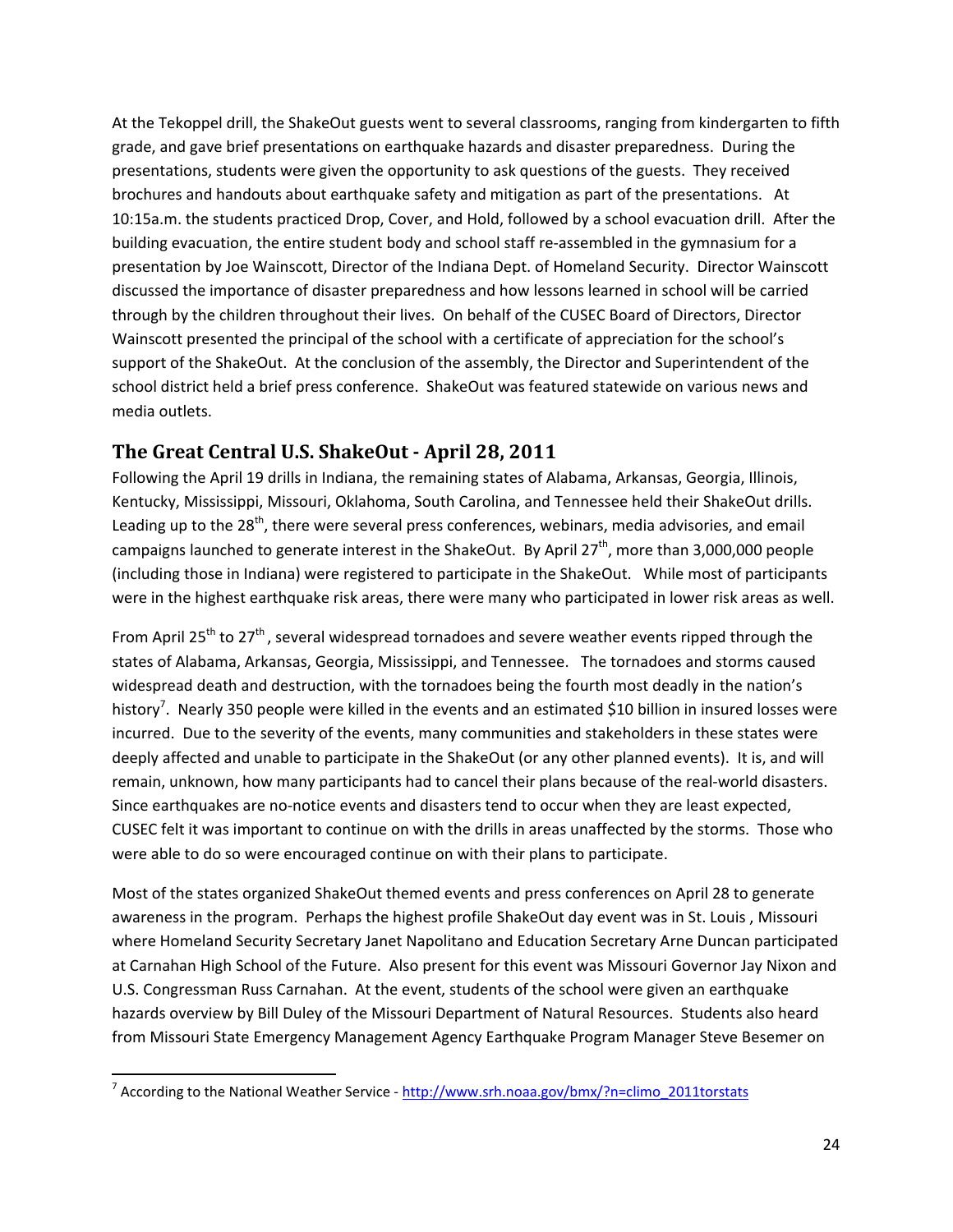the importance of earthquake and all‐hazard preparedness. Following the discussions on hazard and safety, the entire school (and district) participated in a drop, cover, and hold on drill. The distinguished guests then invited students to ask questions about concerns related to homeland security or the education system in America. Secretary Napolitano noted that "Preparedness is key, and the key to preparedness is our young people" and Secretary Duncan addressed the need for students to take their education seriously, as unskilled labor opportunities are shrinking, while the need for information based employees is increasing. After the Q&A session with the students, the guests held a press conference and discussed a variety of topics including recent disasters, the need to prepare for all hazards, and progress in the education system in Missouri and the United States.

Even with the higher profile events generating the most buzz, there were thousands of less visible ShakeOut drills occurring in the participating states. Drills took place at homes, businesses, schools and universities, government facilities, and many more locations across the country. Some drills involved a just few people, while others involved hundreds of people. The ShakeOut was not confined to the CUSEC states or even the United States. Drills of all sizes occurred in 49 states and Puerto Rico, as well as the countries of Brazil, Chile, Indonesia, Kenya, Thailand, and the United Kingdom, making the ShakeOut an international event.

## **ShakeOut Participant Stories**

Following the ShakeOut, participants were encouraged to share their experiences and photos from their drills on the ShakeOut website. The initial feedback received from participants was overwhelmingly positive, reinforcing the idea that the ShakeOut would provide the public with a new way to learn about earthquake hazards in the central U.S. The feedback also showed that participants found the ShakeOut helped them to identify proper procedures take, ways to make items their home or building more secure, and gaps in earthquake plans. Nearly 75 ShakeOut stories were submitted and almost 100 photos were added to the photo gallery. Below is a sampling of several of the comments left on the ShakeOut website ‐

#### **Morrilton Elementary School; Morrilton, Arkansas**

*Today, Morrilton Elementary students participated in the first‐ever Great (Central U.S) ShakeOut earthquake drill! We are very proud of the preparation that the teachers made to get ready for this historic occasion. We listened to the bell pattern that was created for an earthquake, and some of our classes practiced DROP, COVER, AND HOLD ON even before 10:15, so they would know exactly what to do!*

*Although we have not had major earthquakes in this part of Conway County, our neighbors in northern Conway County‐‐the Lanty Community and Faulkner County have certainly had some "Shaking Up" going on in their places! MES students know what to do if a GREAT SHAKEOUT happens to us! We are prepared!*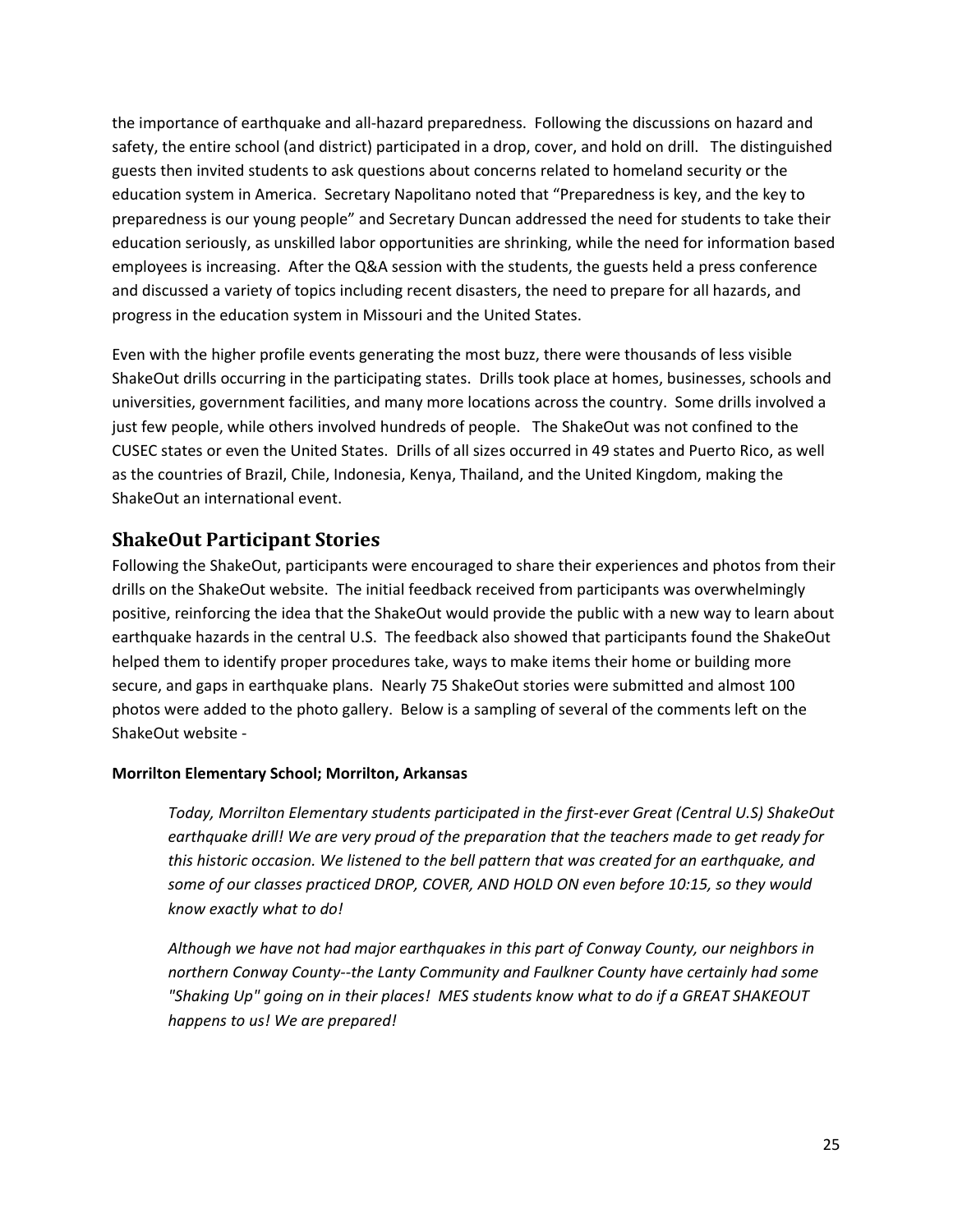#### **Habitat for Humanity International; Atlanta, Georgia**

*On Thursday, April 28, Habitat for Humanity staffers in 10 states took part in the Great Central U.S. ShakeOut with an all‐day tabletop disaster simulation focused on organizational preparedness and recovery planning for a central U.S. earthquake. The event started with participants practicing "Drop, Cover and Hold On" under conference room tables as the first tremors were announced. The virtual earthquake hit at 7:50a.m., Feb. 12, 2011, measuring 6.9 on the Richter scale, with an epicenter near New Madrid, MO. Throughout the day, FEMA facilitators threw out new details and twists of the scenario to spark conversation and help Habitat identify areas of improvement that can increase its impact in aiding long‐term disaster recovery in affected communities.* 

#### **Computer Services, Inc.; Bloomington, Illinois**

*We had a companywide drill that included centers in Illinois, Indiana, Kentucky, West Virginia, Nebraska, Texas, Missouri, North Carolina, and Oklahoma. We had a earthquake preparedness WebEx exercise on Tuesday, 4/26 to give us some insight into what to expect during the drill today. We used the handouts that were provided on your website and designated a facilitator at each of our 23 centers to read through the drill*

#### **Jackson Township Fire Department; Jackson, Indiana**

*On April 19, 2011 at 10:15 am, the Jackson Township Fire Department in Brown County, Indiana participated in (a ShakeOut) drill. Fortunately, our department has been preparing for this event* for the past two years, so we were ready. We downloaded the audio file from (the) IDHS website. *Immediately, we sprung into action: "Drop! Cover! Hold On!" After the quake, we had no power, cell phones, and our fire radios had no signal. The station building was unsafe also, so we evacuated the building and removed our trucks and supplies outside into an open clearing. Roll call was taken and we started our generators and setup tents. We switched to CB (citizen band) radios and two way point to point radios. A medical triage area was established and a separate citizen area was set up to handle incoming residents from the neighborhood.* 

*Later in the day, the department included in the exercise Brownie Troop 115 led by Troop Leader Rachel Brown. As night came we went to a tabletop discussion on what day two would bring* and how we could operate for the next 30 days without help. By participating in this event, we *discovered several areas in which to improve our plans of preparedness, not only for earthquakes but for other disaster situations.*

#### **Northern Kentucky Area Planning Commission; Ft. Mitchell, Kentucky**

*34 Staff members of the Northern Kentucky Area Planning Commission participated in the Great (Central U.S.) ShakeOut. We successfully evacuated the building after the earthquake drill completed. We have evaluated the success of our drill and noted areas that need improvement such as ensuring the shelter area has ample room for people to shelter under and securing*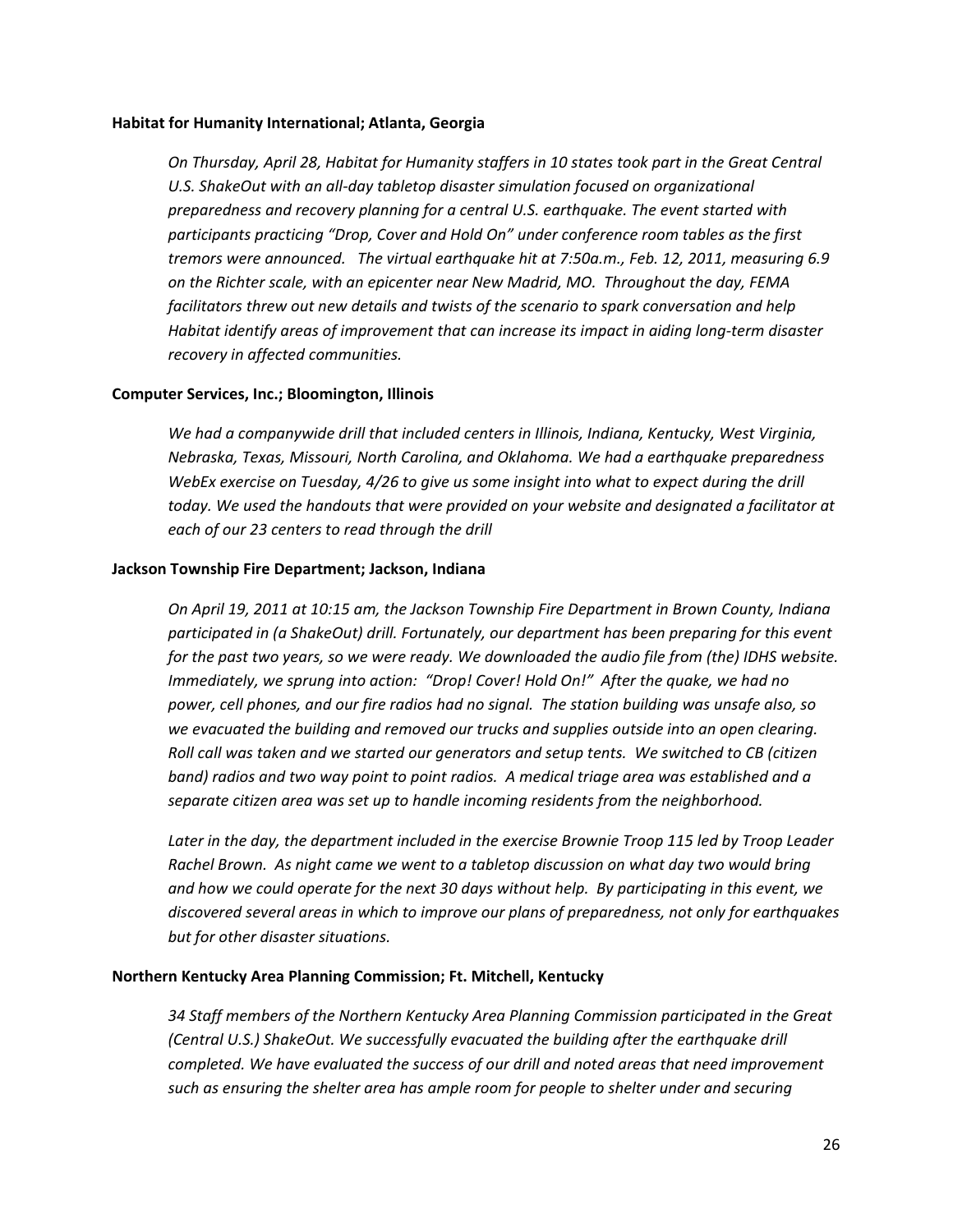*objects that could potentially topple over in the event of an earthquake. Thank you for organizing this event.*

#### **Karri Shulman; Missouri**

*My daughter, my Grandson, and myself, participated in the drill. Wow, we learned that this house is NOT prepared for an earthquake! We saw so many hazards within this house, even the* style of the house is not "earthquake friendly". Seems we will be doing quite a bit of work in the *coming months, to get us (ready for an earthquake).*

#### **Fountain View Senior Living; Omaha, Nebraska**

*Thank you so much for giving us the opportunity to participate in the ShakeOut. We take safety very seriously here at Fountain View Senior Living and have monthly drills, annual educational talks with guest speakers from the Center for Preparedness Education, the American Red Cross and the Omaha Metropolitan Medical Response System in our area which includes Long Term Care, Residential and Skilled facilities*

#### **Deborah Moss; Bristow, Oklahoma**

My husband and family signed up for the ShakeOut and it was a great success. I was in Sapulpa, *with a group that was with the Oklahoma State Department of Health and had mentioned that I* would like to participate and they incorporated it into their drill. My daughter had talked to her *teacher about and she participated (with) her class at 10:15. It could've been reality yesterday.*

#### **Saluda County CERT; Saluda, South Carolina**

*The Saluda County CERT Team participated in The Great Central U.S. ShakeOut earthquake drill on Thursday morning, at 10:15a.m., April 28,2011. The seven steps to earthquake safety was the main topic at our CERT training meeting in March 2011. We decided to participate in this drill and that we would note where we were and how we responded. Using the tips we received from the ESP Focus seven steps to earthquake safety we will be better prepared to survive during and after an earthquake disaster. This was a very positive training experience for the Saluda County CERT Team.*

#### **Gap Creek Elementary School; Knoxville, Tennessee**

*Our teachers and students practiced the routine before the drill. We learned that the things we had thought we should do during an earthquake were not true. We had to relearn the correct* (and) safest ways to react to an earthquake. This proved to be a learning experience for all of us.

*Our local fire department, Seymour Volunteer Fire Department, was with us and helped us before, during, and after the drill. Their presence had a calming effect for our students. The information that we received by participating in this drill will become a part of our School Emergency Handbook.*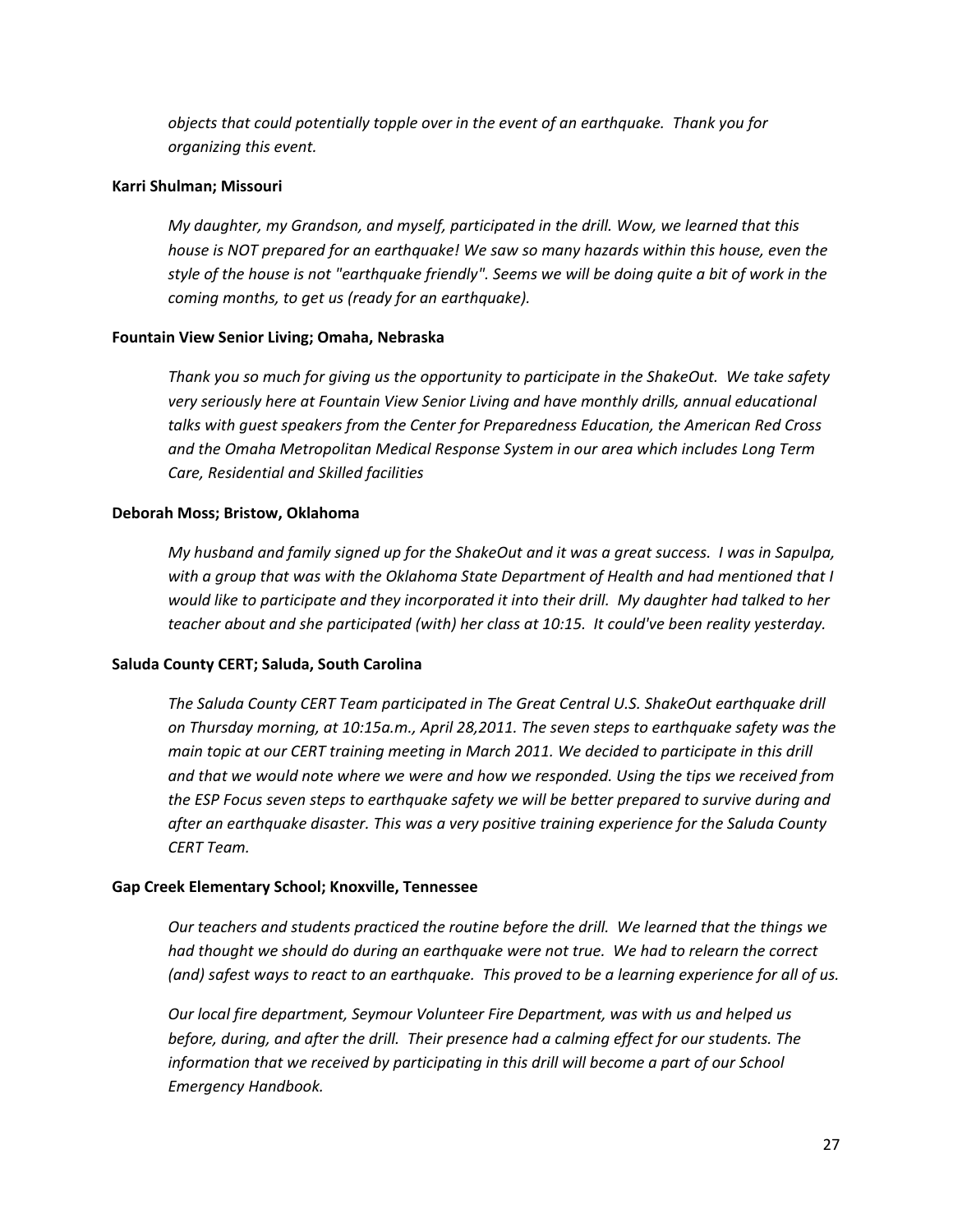# **Conclusions and Lessons Learned**

In conclusion, the first Great Central U.S. ShakeOut was an overwhelming success, even though challenges of real‐world natural disasters caused many to postpone or cancel their involvement in the drill. The primary objectives of increasing earthquake and disaster preparedness, developing a "brand" of earthquake outreach, improving coordination between local and state entities, involving the private sector, and involving at least 1 million participants were all accomplished. Each participating state indicated that the experience was valuable and they would likely participate in future efforts. The initial feedback from ShakeOut participants was extremely positive, and many reported that they appreciated the opportunity to learn about earthquakes in a new way.

While it can be considered a very successful endeavor, several key lessons were learned as a result of the ShakeOut:

- *Determine specific partner groups or points of contact and actively target them, instead of a broad‐based outreach approach*
- *Create partnerships and buy‐in from key partners at an early stage*
- *Ensure promotional material is generic enough that it can be used in future efforts or by third parties*
- *Ensure the ShakeOut does not interfere with mandatory state standardized testing schedules*
- *Obtaining support from top level officials greatly increases government support, thereby national visibility*
- *Provide clear information on what the ShakeOut is and isn't designed to do to participants*
- *Provide more outreach templates to primary stakeholders*
- *Work closer with states and communities to create ShakeOut day "venues" several months in advance*

CUSEC and the other ShakeOut partners will work to ensure these lessons learned are incorporated into future outreach efforts and campaigns in the region.

# **Acknowledgements**

In addition to the primary stakeholders of the ShakeOut, CUSEC worked closely with many other partners to increase awareness and participation in the ShakeOut. While some partnerships were already in place, others were created for the first time, or renewed from previous efforts. Numerous individuals, organizations, and government agencies worked countless hours to increase earthquake awareness throughout the weeks and months leading up to the ShakeOut. Without these partners, the ShakeOut would not have been possible. CUSEC would like to thank and acknowledge the following organizations and the thousands of people responsible for working tirelessly to make the ShakeOut a success ‐

*Alabama Emergency Management Agency*

*Alabama State Department of Education*

*Alabama Geological Survey*

*Auburn University*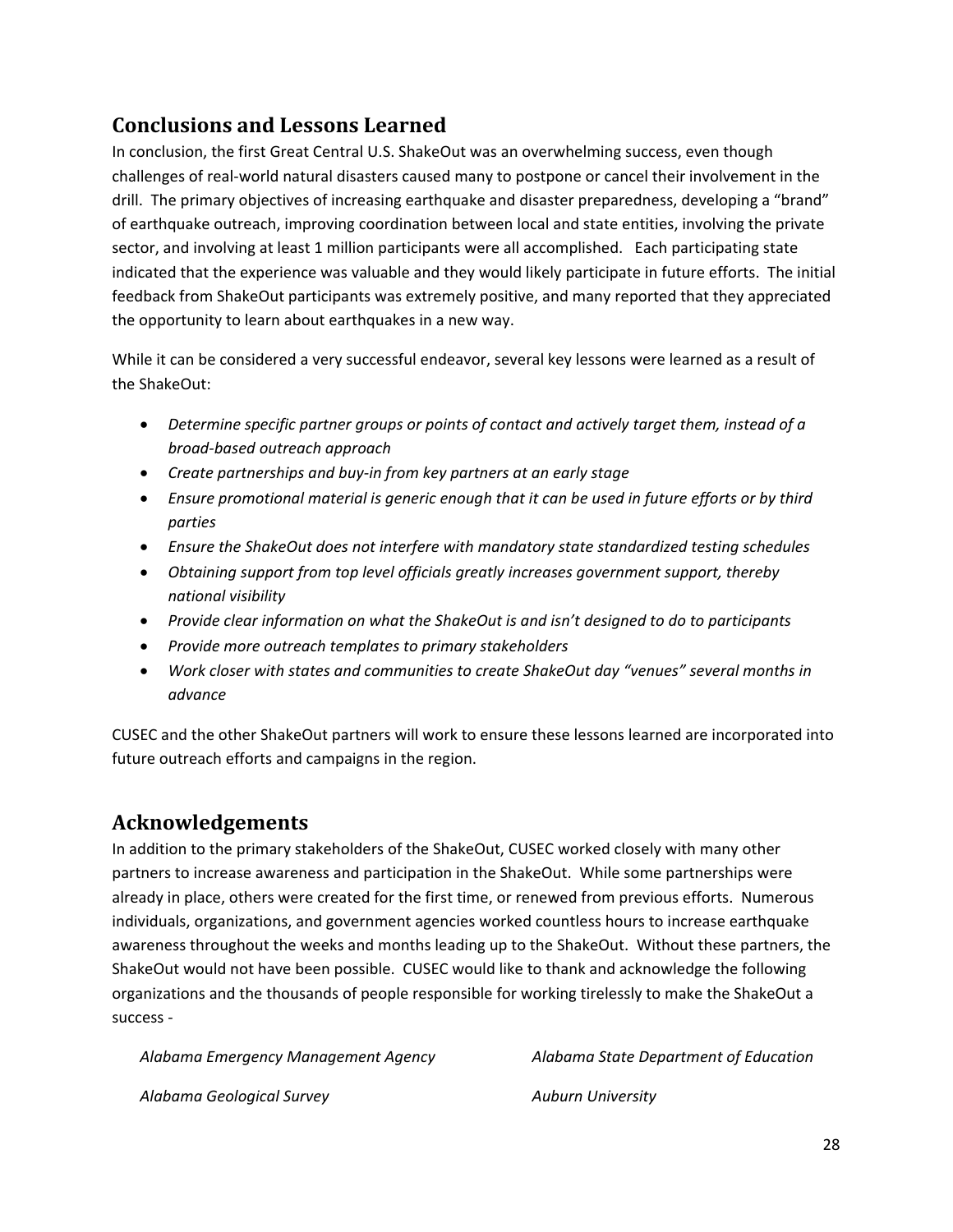#### *American Red Cross*

*American Red Cross ‐ Jackson, TN Chapter American Red Cross ‐ St. Louis, MO Chapter Arkansas Department of Education Arkansas Department of Emergency Management Arkansas Electric Cooperative Corporation Arkansas Geological Survey Arkansas Governor's Seismic Advisory Council Arkansas INFRAGARD Alliance California Emergency Management Agency Carnahan High School of the Future, St. Louis, MO Center for Earthquake Research and Information Citizens Corps City of Shrewsbury, MO Fire and EMA Community Services Financial Bank Desoto County EMA Earthquake Country Alliance Earthquake Insight, LLC Extension Disaster Services Network Federal Emergency Management Agency First United Methodist, Fulton, Kentucky Georgia Department of Education Georgia Emergency Management Agency*

*Illinois Emergency Management Agency Illinois Geological Survey Illinois State Board of Education Indiana Department of Education Indiana Department of Homeland Security Indiana Geological Survey Indianapolis Public Schools Insurance Institute for Business and Home Safety INTEGRIS Health Systems Jackson Madison County Emergency Management Jackson State Community College John A. Logan College Jonesboro E‐911 and Emergency Management Kentucky Association of Electric Cooperatives Kentucky Department of Education Kentucky Emergency Management Kentucky Geological Survey Lowe's Home Improvement ‐ Evansville, IN Memphis City Schools Memphis Light, Gas, and Water Memphis Shelby County EMA Memphis Shelby County Health Department Mid‐America Earthquake Center*